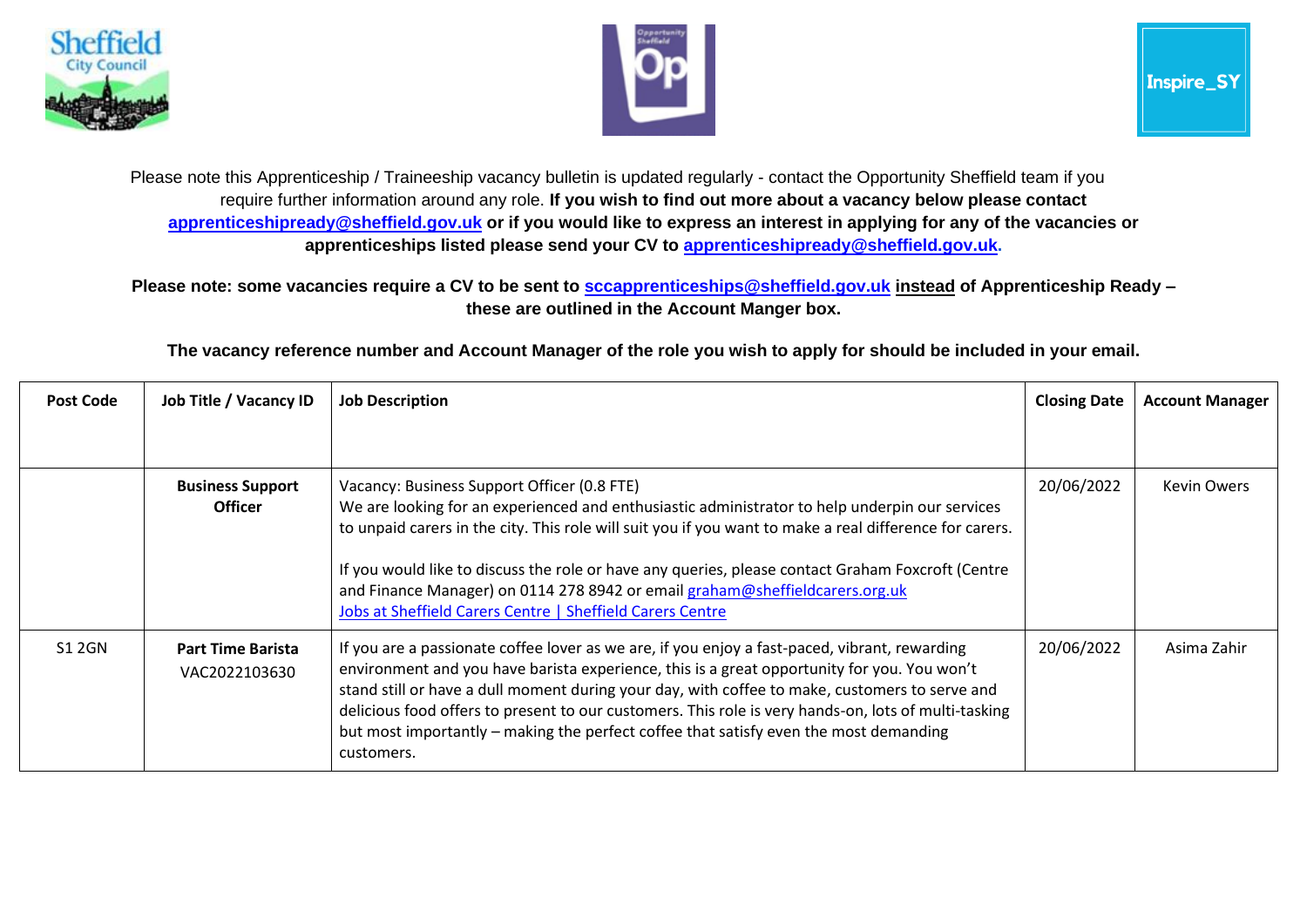| <b>S1 2GN</b> | <b>Part Time Front of</b><br>House<br>VAC2022103631        | If you are a passionate coffee lover as we are, if you enjoy a fast-paced, vibrant, rewarding<br>environment and you have barista experience, this is a great opportunity for you. You won't<br>stand still or have a dull moment during your day, with coffee to make, customers to serve and<br>delicious food offers to present to our customers. This role is very hands-on, lots of multi-tasking<br>but most importantly – satisfy even the most demanding customers.                                   | 20/06/2022 | Asima Zahir |
|---------------|------------------------------------------------------------|---------------------------------------------------------------------------------------------------------------------------------------------------------------------------------------------------------------------------------------------------------------------------------------------------------------------------------------------------------------------------------------------------------------------------------------------------------------------------------------------------------------|------------|-------------|
| <b>S1 2GN</b> | <b>Part Time Kitchen</b><br><b>Porter</b><br>VAC2022103632 | If you are a passionate coffee lover as we are, if you enjoy a fast-paced, vibrant, rewarding<br>environment and you have kitchen experience, this is a great opportunity for you. You won't<br>stand still or have a dull moment during your day, prepare all aspects of the kitchen for the<br>upcoming shifts and ensure everything is sparkling clean. This role is very hands-on, lots of multi-<br>tasking but most importantly - satisfy even the most demanding customers.                            | 20/06/2022 | Asima Zahir |
| <b>S1 2GN</b> | <b>Full Time Kitchen Porter</b><br>VAC2022103633           | If you are a passionate coffee lover as we are, if you enjoy a fast-paced, vibrant, rewarding<br>environment and you have kitchen experience, this is a great opportunity for you. You won't<br>stand still or have a dull moment during your day, prepare all aspects of the kitchen for the<br>upcoming shifts and ensure everything is sparkling clean. This role is very hands-on, lots of multi-<br>tasking but most importantly - satisfy even the most demanding customers.                            | 20/06/2022 | Asima Zahir |
| <b>S1 2GN</b> | <b>Full Time Front of</b><br><b>House</b><br>VAC2022103634 | If you are a passionate coffee lover as we are, if you enjoy a fast-paced, vibrant, rewarding<br>environment and you have barista experience, this is a great opportunity for you. You won't<br>stand still or have a dull moment during your day, with coffee to make, customers to serve and<br>delicious food offers to present to our customers. This role is very hands-on, lots of multi-tasking<br>but most importantly - satisfy even the most demanding customers.                                   | 20/06/2022 | Asima Zahir |
| <b>S1 2GN</b> | <b>Full Time Barista</b><br>VAC2022103635                  | If you are a passionate coffee lover as we are, if you enjoy a fast-paced, vibrant, rewarding<br>environment and you have barista experience, this is a great opportunity for you. You won't<br>stand still or have a dull moment during your day, with coffee to make, customers to serve and<br>delicious food offers to present to our customers. This role is very hands-on, lots of multi-tasking<br>but most importantly - making the perfect coffee that satisfy even the most demanding<br>customers. | 20/06/2022 | Asima Zahir |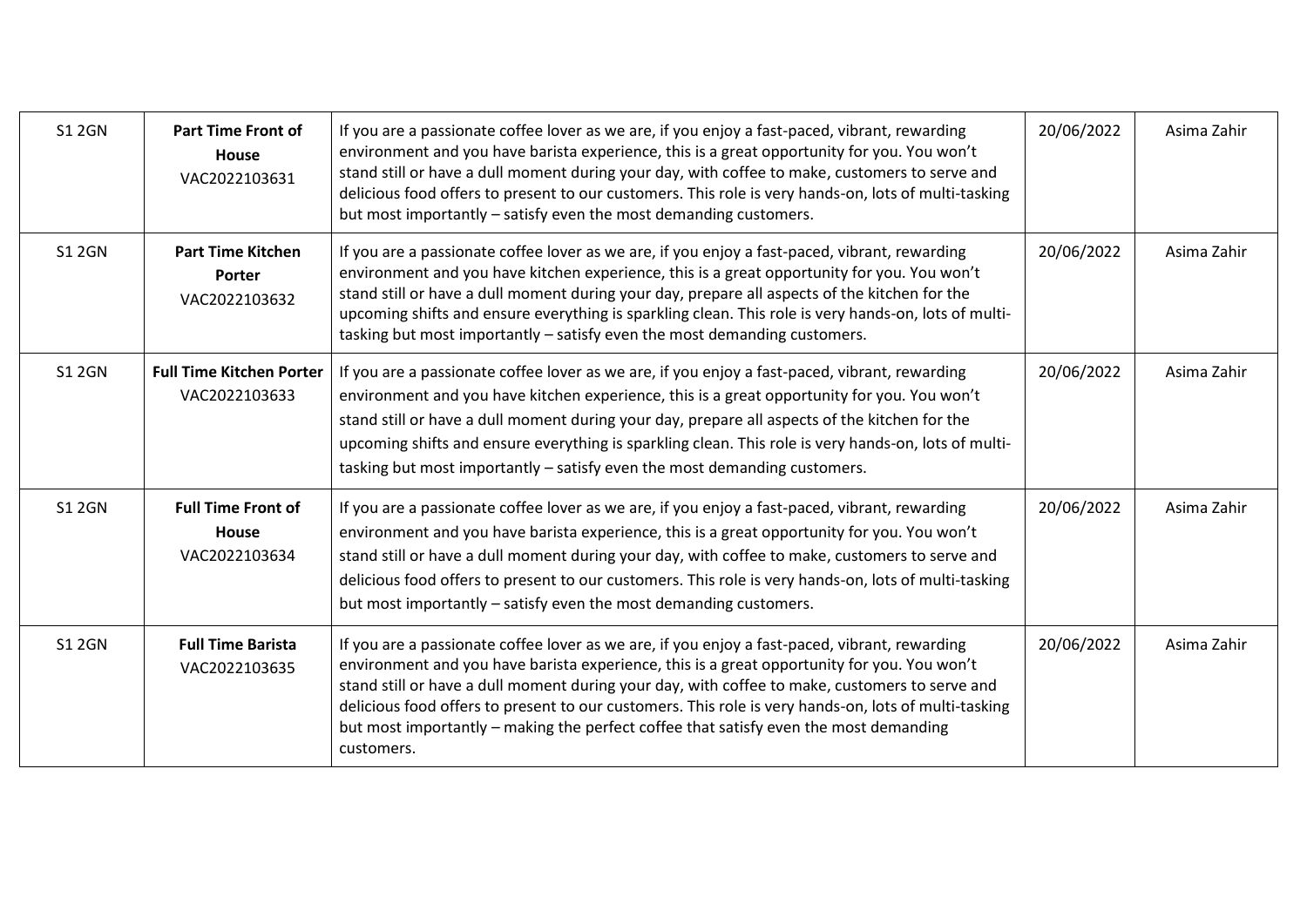| S402WG        | <b>Legal Administration</b>                   | Duties and responsibilities will include:                                                                                                                                                                                                                                                                                                                                                                                                                                                                                                                                                                                                                                                                                                                                                                                                                                                                                                                                                                                                                                                                                                                                                                                                                                                                                                                | 30/06/2022 | Sophie Mazzola   |
|---------------|-----------------------------------------------|----------------------------------------------------------------------------------------------------------------------------------------------------------------------------------------------------------------------------------------------------------------------------------------------------------------------------------------------------------------------------------------------------------------------------------------------------------------------------------------------------------------------------------------------------------------------------------------------------------------------------------------------------------------------------------------------------------------------------------------------------------------------------------------------------------------------------------------------------------------------------------------------------------------------------------------------------------------------------------------------------------------------------------------------------------------------------------------------------------------------------------------------------------------------------------------------------------------------------------------------------------------------------------------------------------------------------------------------------------|------------|------------------|
|               | Apprentice<br>VAC2022103559                   | To always provide and ensure excellent levels of client care<br>To undertake telephone calls in accordance with internal procedures and prescribed timescales<br>To process, always verify and ensure correct data input<br>To work as part of a team to answer incoming calls<br>To undertake internal procedures to efficiently facilitate case progression<br>To communicate with insurers and related parties to obtain all relevant information<br>To provide continuous support to other members of the team as appropriate<br>To undertake telephone calls professionally and efficiently<br>To respond to client and/or third-party enquiries and to follow up as necessary<br>To record, continuously update and quality check all data to ensure accuracy of corresponding<br>case management screens<br>To provide legal assistance in line with best practice and within the relevant sphere of expertise<br>To always ensure accuracy of all communications; ensuring guidance is sought as and when<br>appropriate<br>To action designated administrative tasks in line with requirements and in accordance with<br>instructions<br>To attend and communicate with clients, courts and barristers as required<br>To comply with all company policies and procedures<br>To undertake any training necessary to perform the role effectively |            |                  |
| <b>S2 1TR</b> | <b>Apprentice Gas Fitter</b><br>VAC2022103678 | You will - under supervision - undertake and develop an understanding of the duties and<br>responsibilities outlined below:<br>• Identify and undertake appropriate trade work tasks as directed<br>. Work collaboratively as part of a team to meet the service priorities, work targets and plans<br>• Liaise with other employees, team leader/supervisor or managers as<br>necessary to complete specified tasks in order meet the required portfolio on site evidence<br>• Carry out and complete work in-line with relevant legislation, regulations, or other standards<br>and in a competent manner<br>Repairs and Maintenance Service/CRS Apprentice jd<br>• Complete appropriate health and safety paperwork/checks<br>• Ensure all accidents/near misses are reported to your team leader/supervisor                                                                                                                                                                                                                                                                                                                                                                                                                                                                                                                                          | 30/06/2022 | <b>Tariq Ali</b> |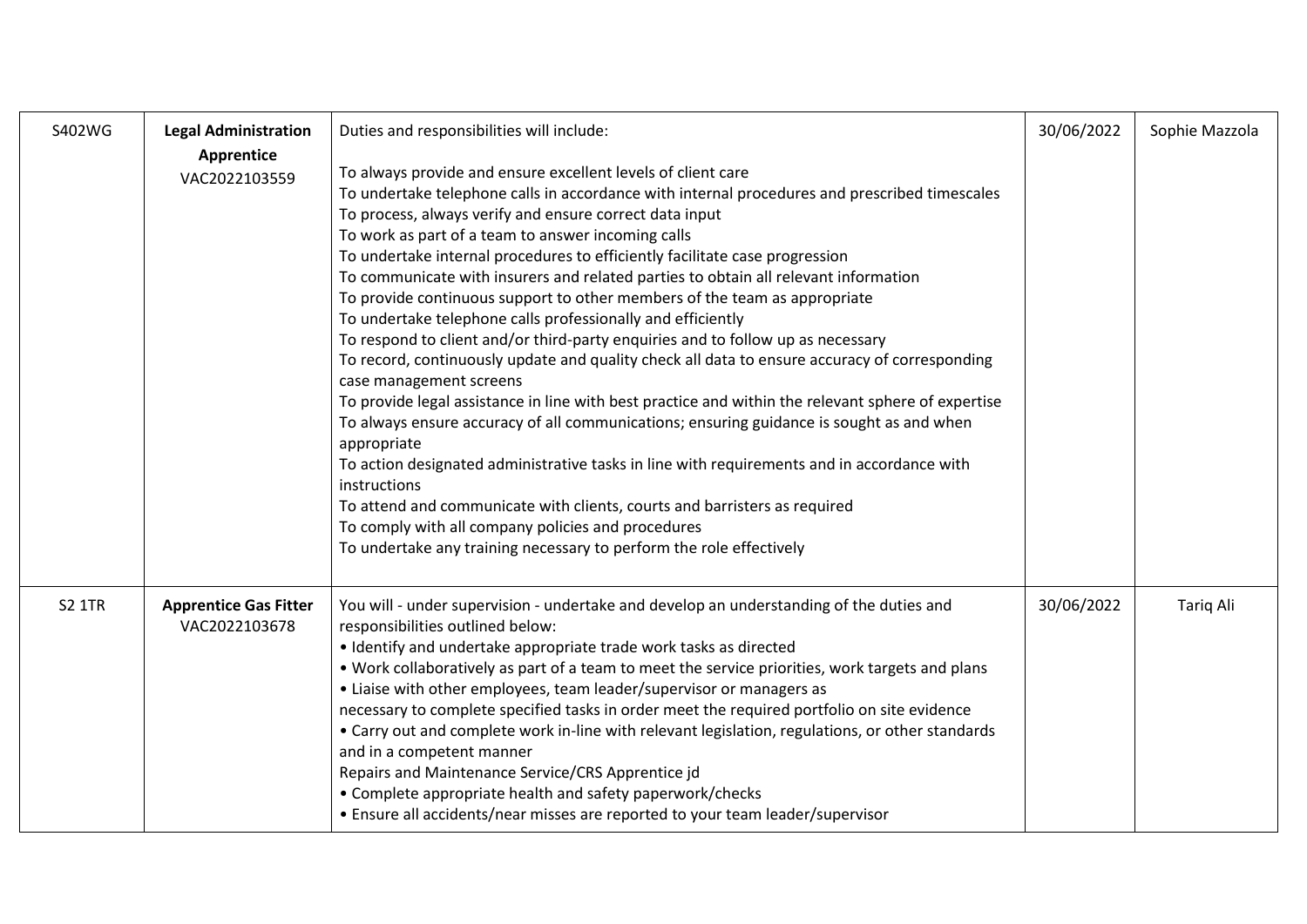|               |                                              | • Receive, plan and complete job orders on time, following the correct<br>procedures to an acceptable standard<br>. Take good care of, and use correctly, all tools, equipment, personal protective equipment, and<br>any other resources issued to you<br>(4 Opportunities)<br>https://www.sheffield.gov.uk/home/job-vacancies Click on search our job vacancies and you<br>will be directed to another webpage where you can apply for this role. For support to complete<br>your application and further information about Apprenticeships then please email:<br>sccapprenticeships@sheffield.gov.uk                                                                                                                                                                                                                                                                                                                                                                                                                                                                                                                                                                                                                                                                                                                                                                                                                    |            |           |
|---------------|----------------------------------------------|----------------------------------------------------------------------------------------------------------------------------------------------------------------------------------------------------------------------------------------------------------------------------------------------------------------------------------------------------------------------------------------------------------------------------------------------------------------------------------------------------------------------------------------------------------------------------------------------------------------------------------------------------------------------------------------------------------------------------------------------------------------------------------------------------------------------------------------------------------------------------------------------------------------------------------------------------------------------------------------------------------------------------------------------------------------------------------------------------------------------------------------------------------------------------------------------------------------------------------------------------------------------------------------------------------------------------------------------------------------------------------------------------------------------------|------------|-----------|
| <b>S2 1TR</b> | <b>Apprentice Plasterer</b><br>VAC2022103682 | You will - under supervision - undertake and develop an understanding of the duties and<br>responsibilities outlined below:<br>• Identify and undertake appropriate trade work tasks as directed<br>. Work collaboratively as part of a team to meet the service priorities, work targets and plans<br>• Liaise with other employees, team leader/supervisor or managers as<br>necessary to complete specified tasks in order meet the required portfolio on site evidence<br>• Carry out and complete work in-line with relevant legislation, regulations, or other standards<br>and in a competent manner<br>Repairs and Maintenance Service/CRS Apprentice jd<br>• Complete appropriate health and safety paperwork/checks<br>• Ensure all accidents/near misses are reported to your team leader/supervisor<br>• Receive, plan and complete job orders on time, following the correct<br>procedures to an acceptable standard<br>• Take good care of, and use correctly, all tools, equipment, personal protective equipment, and<br>any other resources issued to you<br>(4 Opportunities)<br>https://www.sheffield.gov.uk/home/job-vacancies Click on search our job vacancies and you<br>will be directed to another webpage where you can apply for this role. For support to complete<br>your application and further information about Apprenticeships then please email:<br>sccapprenticeships@sheffield.gov.uk | 30/06/2022 | Tariq Ali |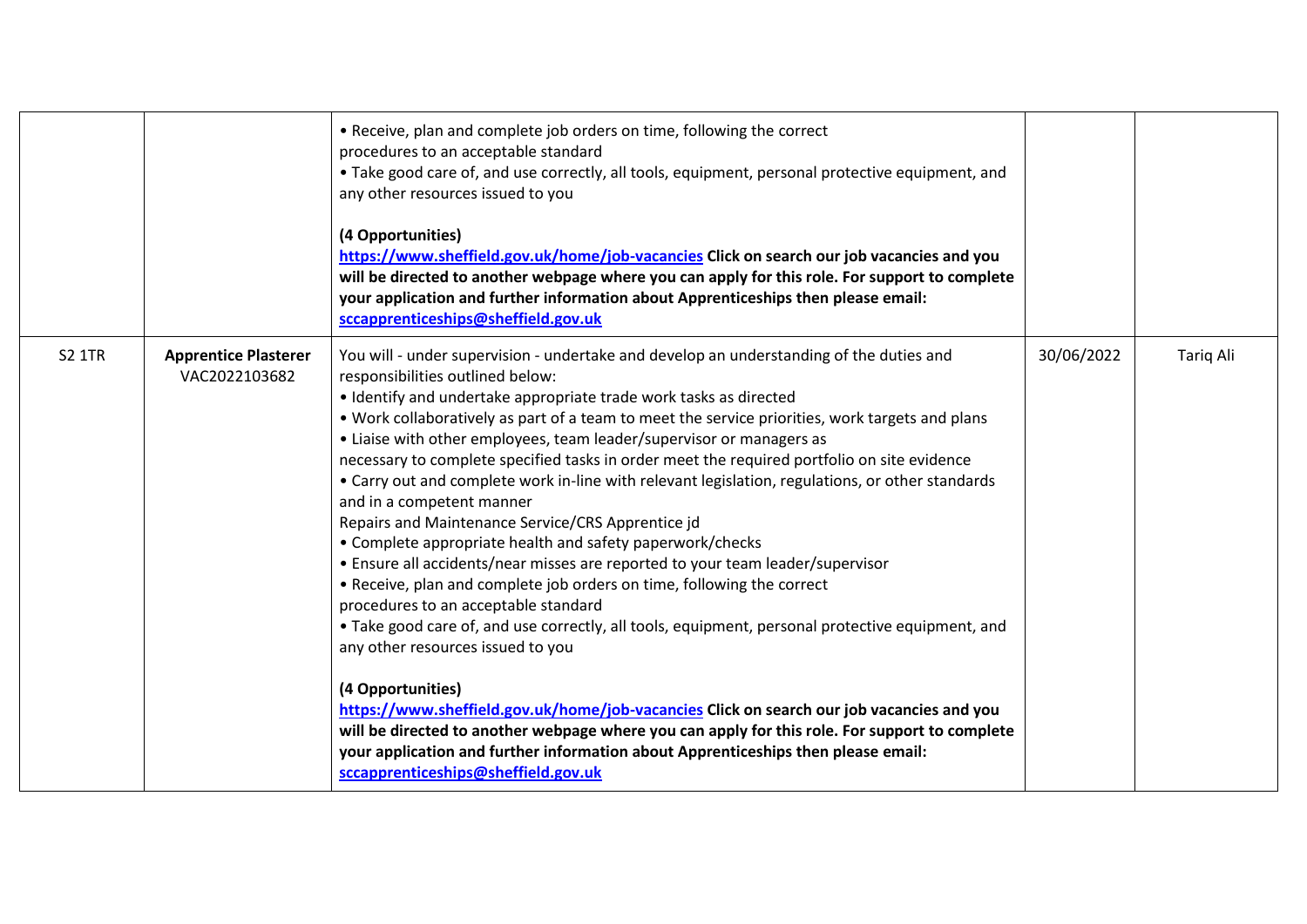| <b>S2 1TR</b> | <b>Business and</b><br>Administration<br>Apprentice<br>VAC2022103681 | You will - under supervision - undertake and develop an understanding of the duties<br>and responsibilities outlined below:<br>· Identify and undertake appropriate work tasks as directed<br>. Work collaboratively as part of a team to meet the service priorities, work<br>targets and plans<br>• Liaise with other employees, team leader/supervisor or managers as<br>necessary in order to complete specified tasks in order meet the required<br>portfolio on site evidence<br>Repairs and Maintenance Service/CRS Apprentice jd<br>• Complete appropriate administration-related paperwork/checks<br>• Notify your team leader of any absences from work or college or any other<br>associated issues<br>(2 Opportunities)<br>https://www.sheffield.gov.uk/home/job-vacancies Click on search our job vacancies and you<br>will be directed to another webpage where you can apply for this role. For support to complete<br>your application and further information about Apprenticeships then please email:<br>sccapprenticeships@sheffield.gov.uk             | 30/06/2022 | <b>Tariq Ali</b> |
|---------------|----------------------------------------------------------------------|----------------------------------------------------------------------------------------------------------------------------------------------------------------------------------------------------------------------------------------------------------------------------------------------------------------------------------------------------------------------------------------------------------------------------------------------------------------------------------------------------------------------------------------------------------------------------------------------------------------------------------------------------------------------------------------------------------------------------------------------------------------------------------------------------------------------------------------------------------------------------------------------------------------------------------------------------------------------------------------------------------------------------------------------------------------------------|------------|------------------|
| <b>S2 1TR</b> | <b>Apprentice Electrician</b><br>VAC2022103679                       | You will - under supervision - undertake and develop an understanding of the duties and<br>responsibilities outlined below:<br>• Identify and undertake appropriate trade work tasks as directed<br>. Work collaboratively as part of a team to meet the service priorities, work targets and plans<br>• Liaise with other employees, team leader/supervisor or managers as<br>necessary to complete specified tasks in order meet the required portfolio on site evidence<br>• Carry out and complete work in-line with relevant legislation, regulations, or other standards<br>and in a competent manner<br>Repairs and Maintenance Service/CRS Apprentice jd<br>• Complete appropriate health and safety paperwork/checks<br>• Ensure all accidents/near misses are reported to your team leader/supervisor<br>• Receive, plan and complete job orders on time, following the correct<br>procedures to an acceptable standard<br>• Take good care of, and use correctly, all tools, equipment, personal protective equipment, and<br>any other resources issued to you | 30/06/2022 | Tariq Ali        |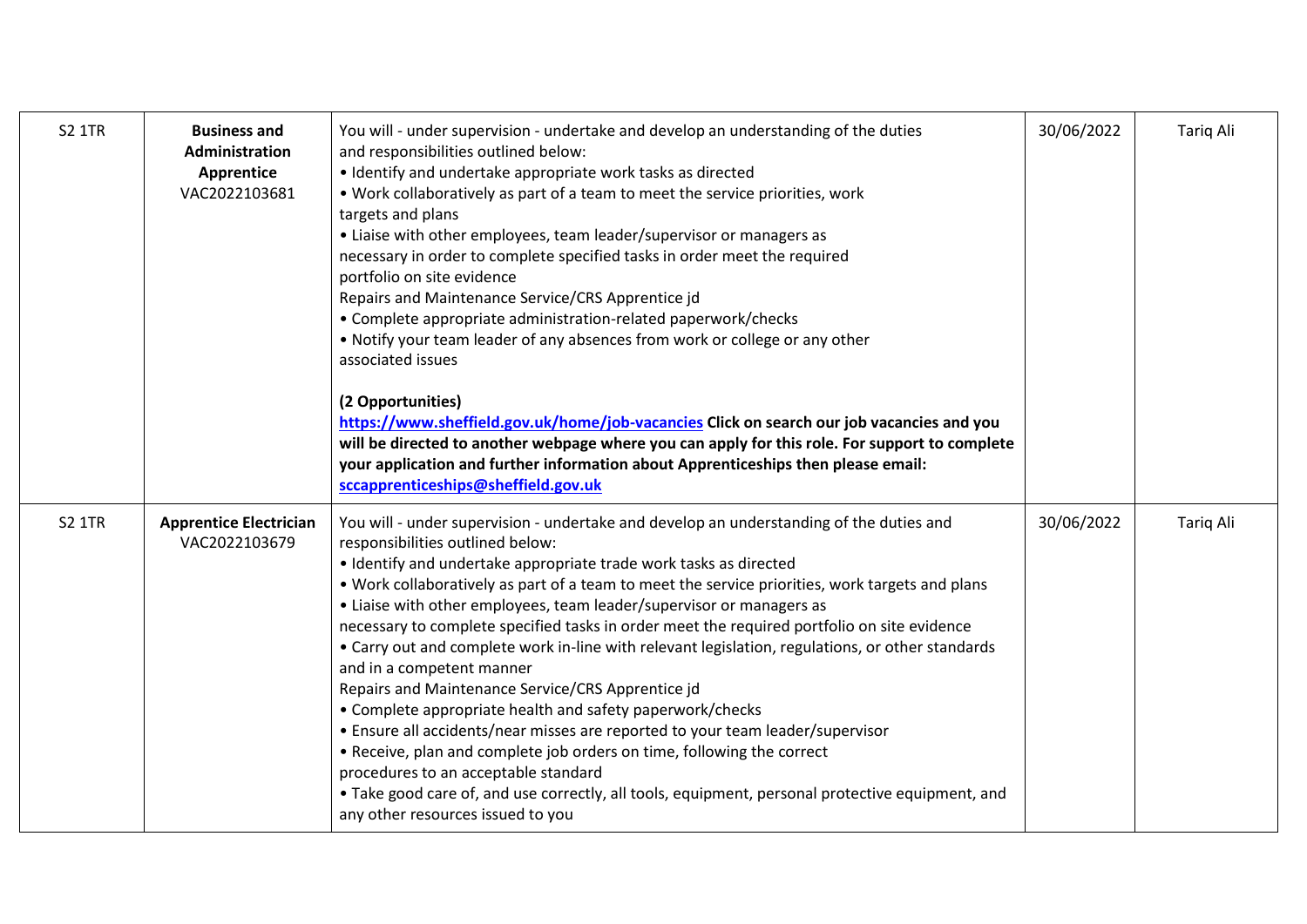|               |                                            | (4 Opportunities)<br>https://www.sheffield.gov.uk/home/job-vacancies Click on search our job vacancies and you<br>will be directed to another webpage where you can apply for this role. For support to complete<br>your application and further information about Apprenticeships then please email:<br>sccapprenticeships@sheffield.gov.uk                                                                                                                                                                                                                                                                                                                                                                                                                                                                                                                                                                                                                                                                                                                                                                                                                                                                                                                                                                                                                                                                               |            |                  |
|---------------|--------------------------------------------|----------------------------------------------------------------------------------------------------------------------------------------------------------------------------------------------------------------------------------------------------------------------------------------------------------------------------------------------------------------------------------------------------------------------------------------------------------------------------------------------------------------------------------------------------------------------------------------------------------------------------------------------------------------------------------------------------------------------------------------------------------------------------------------------------------------------------------------------------------------------------------------------------------------------------------------------------------------------------------------------------------------------------------------------------------------------------------------------------------------------------------------------------------------------------------------------------------------------------------------------------------------------------------------------------------------------------------------------------------------------------------------------------------------------------|------------|------------------|
| <b>S2 1TR</b> | <b>Apprentice Plumber</b><br>VAC2022103680 | You will - under supervision - undertake and develop an understanding of the duties and<br>responsibilities outlined below:<br>• Identify and undertake appropriate trade work tasks as directed<br>. Work collaboratively as part of a team to meet the service priorities, work targets and plans<br>• Liaise with other employees, team leader/supervisor or managers as<br>necessary to complete specified tasks in order meet the required portfolio on site evidence<br>• Carry out and complete work in-line with relevant legislation, regulations, or other standards<br>and in a competent manner<br>Repairs and Maintenance Service/CRS Apprentice jd<br>• Complete appropriate health and safety paperwork/checks<br>• Ensure all accidents/near misses are reported to your team leader/supervisor<br>• Receive, plan and complete job orders on time, following the correct<br>procedures to an acceptable standard<br>• Take good care of, and use correctly, all tools, equipment, personal protective equipment, and<br>any other resources issued to you<br>(4 Opportunities)<br>https://www.sheffield.gov.uk/home/job-vacancies Click on search our job vacancies and you<br>will be directed to another webpage where you can apply for this role. For support to complete<br>your application and further information about Apprenticeships then please email:<br>sccapprenticeships@sheffield.gov.uk | 30/06/2022 | <b>Tarig Ali</b> |
| <b>S2 1TR</b> | <b>Apprentice Joiner</b><br>VAC2022103683  | You will - under supervision - undertake and develop an understanding of the duties and<br>responsibilities outlined below:<br>• Identify and undertake appropriate trade work tasks as directed<br>. Work collaboratively as part of a team to meet the service priorities, work targets and plans<br>• Liaise with other employees, team leader/supervisor or managers as                                                                                                                                                                                                                                                                                                                                                                                                                                                                                                                                                                                                                                                                                                                                                                                                                                                                                                                                                                                                                                                | 30/06/2022 | <b>Tarig Ali</b> |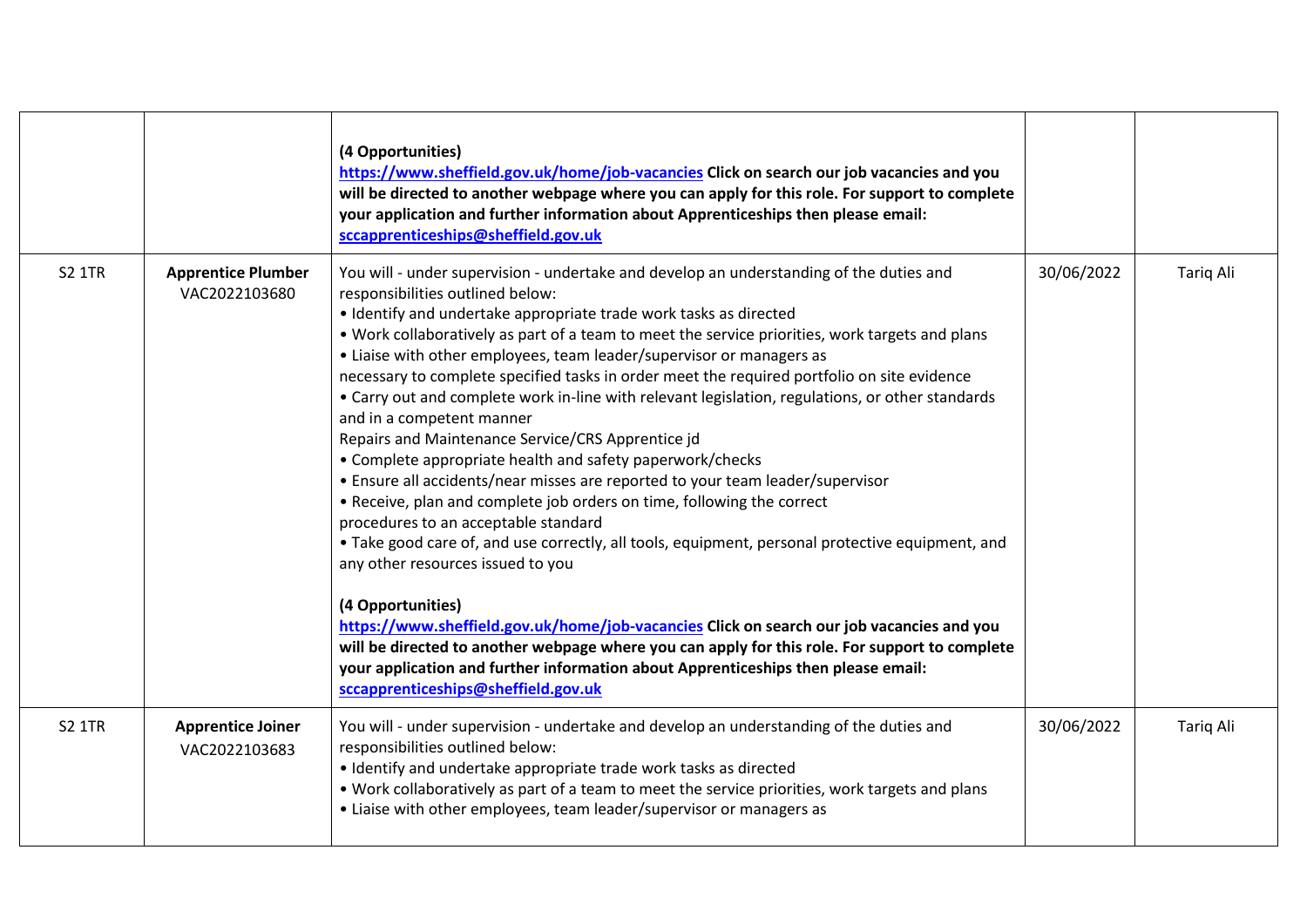|              |                                              | necessary to complete specified tasks in order meet the required portfolio on site evidence<br>• Carry out and complete work in-line with relevant legislation, regulations, or other standards<br>and in a competent manner<br>Repairs and Maintenance Service/CRS Apprentice jd<br>• Complete appropriate health and safety paperwork/checks<br>• Ensure all accidents/near misses are reported to your team leader/supervisor<br>• Receive, plan and complete job orders on time, following the correct<br>procedures to an acceptable standard<br>• Take good care of, and use correctly, all tools, equipment, personal protective equipment, and<br>any other resources issued to you<br>(4 Opportunities)<br>https://www.sheffield.gov.uk/home/job-vacancies Click on search our job vacancies and you<br>will be directed to another webpage where you can apply for this role. For support to complete<br>your application and further information about Apprenticeships then please email:<br>sccapprenticeships@sheffield.gov.uk        |            |           |
|--------------|----------------------------------------------|----------------------------------------------------------------------------------------------------------------------------------------------------------------------------------------------------------------------------------------------------------------------------------------------------------------------------------------------------------------------------------------------------------------------------------------------------------------------------------------------------------------------------------------------------------------------------------------------------------------------------------------------------------------------------------------------------------------------------------------------------------------------------------------------------------------------------------------------------------------------------------------------------------------------------------------------------------------------------------------------------------------------------------------------------|------------|-----------|
| <b>S71NF</b> | Apprentice<br>Administrator<br>VAC2022103557 | Role:<br>To provide administration support and to work with colleagues to deliver a comprehensive<br>service.<br>Main Responsibilities:<br>To assist all departments with their day-to-day administration tasks to include opening<br>$\bullet$<br>and distributing post, delivering, and scanning documents, photocopying, typing notes<br>and letters from dictation, archiving and storage of client files and documents.<br>To ensure that there is sufficient stationery within the departments and to replenish as<br>$\bullet$<br>and when required.<br>Departmental filing on a regular basis.<br>Take hand deliveries<br>Frank the post and deliver it to the Post Office at the end of each day<br>At all times comply with the company policies, procedures and instructions.<br>Implement new ideas and methods and continue to seek ways of both improving the<br>contribution to the organisation's goals and enhancing the reputation of the company.<br>Help take incoming telephone calls and taking messages.<br>Greet visitors. | 30/06/2022 | Tariq Ali |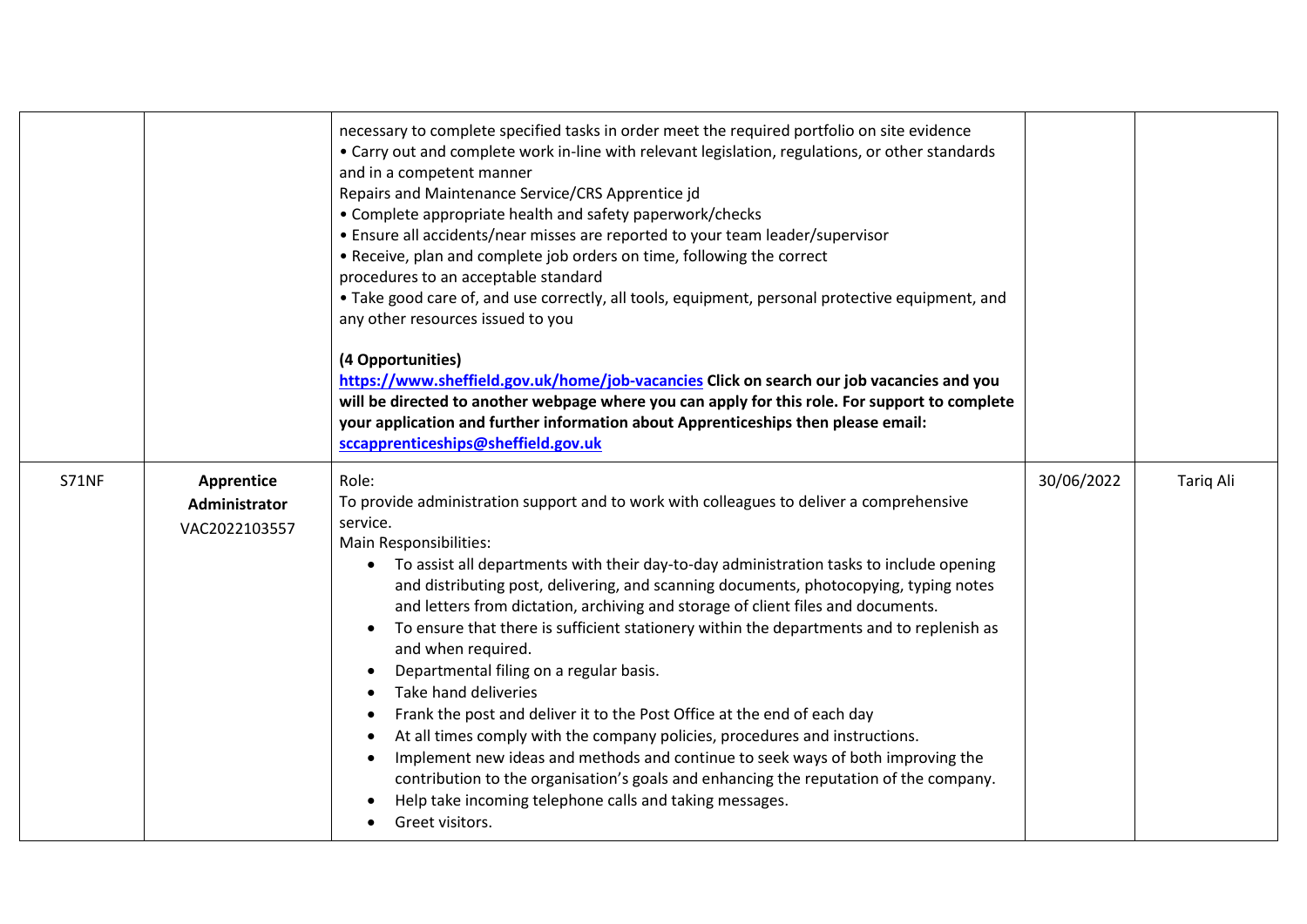|         |                                                              | Assisting with and covering reception as and when necessary<br>Schedule meetings.<br>Providing refreshments.<br>Manage emails.<br>$\bullet$<br>Anything else that may be asked of you from time to time                                                                                                                                                                                                                                                                                   |            |             |
|---------|--------------------------------------------------------------|-------------------------------------------------------------------------------------------------------------------------------------------------------------------------------------------------------------------------------------------------------------------------------------------------------------------------------------------------------------------------------------------------------------------------------------------------------------------------------------------|------------|-------------|
| S38DB   | <b>Apprentice Business</b><br>Administrator<br>VAC2022103536 | Duties Include:<br>Answer incoming calls/reception duties<br>Sending out marketing letters<br>Digital marketing on blogs and social media<br>Accepting deliveries from couriers<br>Ensuring adequate stock levels of stationary<br>Produce management reports<br>Provide an excellent level of customer service<br>Provide support to the sales team<br>Update the CRM and chase paperwork from new clients and other admin tasks                                                         | 30/06/2022 | Tariq Ali   |
| S626LJ  | <b>Business Admin</b><br>Apprenticeship<br>VAC2022103609     | Handling / processing returns<br>Dealing with suppliers (Internationally)<br>Currencies transfers + Monitor exchange rates<br>Sourcing new products / suppliers<br>Fire fighting day to day operational issues i.e. Machinery/IT breakdowns<br>Payroll<br>Fleet vehicle maintenance/inspection bookings<br>Answering emails/telephone<br>Producing Certificates of Destruction / liaising with Environment Agency<br>Monitoring Health & Safety / Environmental procedures are maintained | 30/06/2022 | Asima Zahir |
| DE655GE | Apprentice<br><b>Groundwork</b><br>VAC2022103612             | Working under the direction and guidance of our experienced site teams, you will be trained to<br>carry out a range of construction skills including all aspects of groundworks including drainage<br>and ducting installation plus brickwork, concreting and other civil engineering activities. As part<br>of your on-going training and development, you will be enrolled into a fully funded course at                                                                                | 30/06/2022 | Asima Zahir |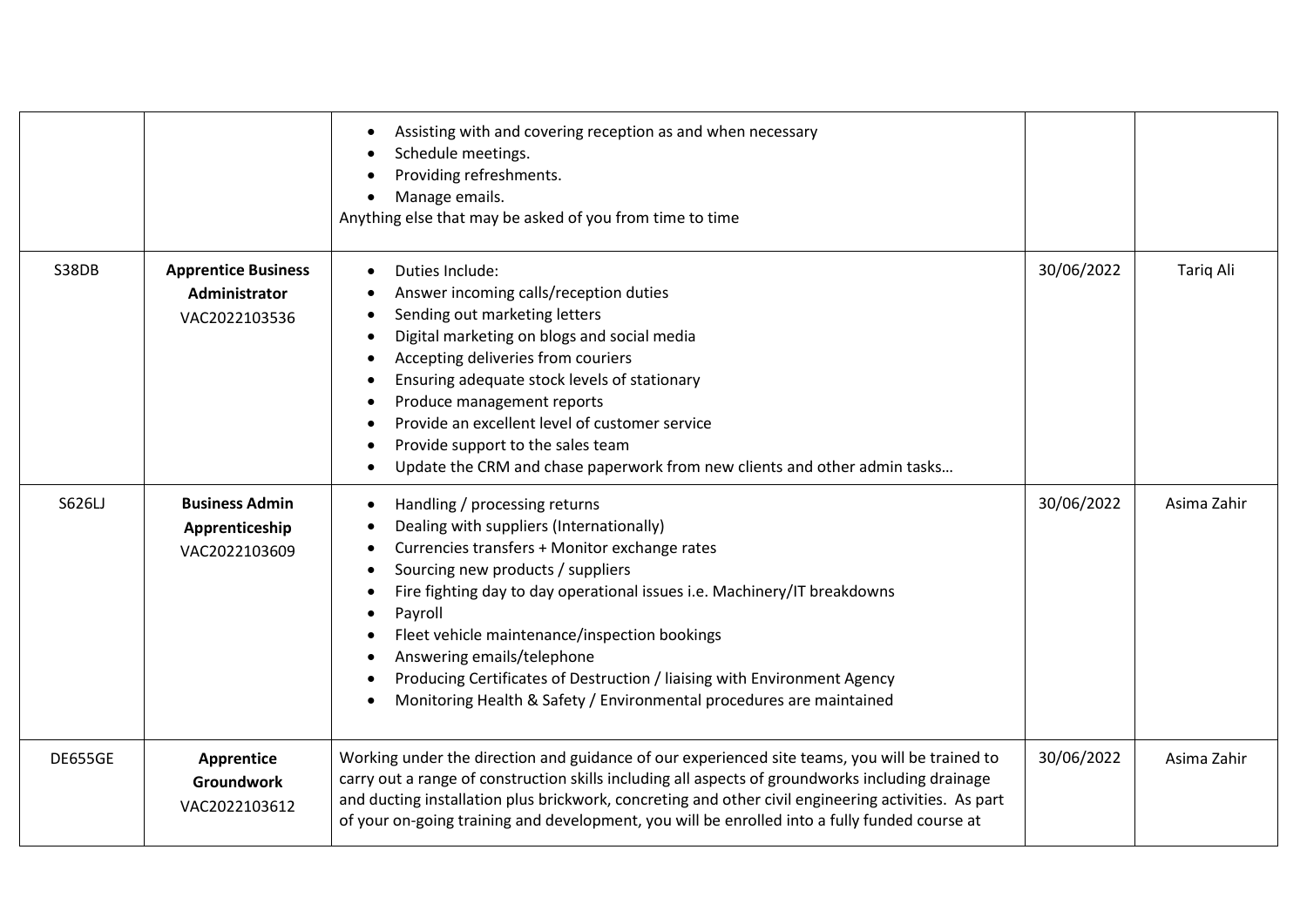|              |                                                                | college with paid time to attend during normal working hours. We expect the Apprentice<br>Groundworker to be self-motivated and be flexible to manage both their working and study time<br>as required                                                                                                                                                                                                                                                                                                                                                                                                                                                                                                                                                                                                                                                                                                                                                                                                                                                      |            |                |
|--------------|----------------------------------------------------------------|-------------------------------------------------------------------------------------------------------------------------------------------------------------------------------------------------------------------------------------------------------------------------------------------------------------------------------------------------------------------------------------------------------------------------------------------------------------------------------------------------------------------------------------------------------------------------------------------------------------------------------------------------------------------------------------------------------------------------------------------------------------------------------------------------------------------------------------------------------------------------------------------------------------------------------------------------------------------------------------------------------------------------------------------------------------|------------|----------------|
| <b>S38EN</b> | <b>Customer Support</b><br><b>Apprentice</b><br>VAC2022103627  | Answering the telephone and dealing with the enquiry, or passing the call onto the appropriate<br>person<br>Answering new enquiry emails or passing the email to the appropriate person<br>Add new enquires (from the website and phone) to database and prospects tracker<br>Monitor and respond to "Live Chat"<br>Process bookings for expeditions, treks, and courses<br>Take and receipt payments<br>Support clients already booked (questions by email and phone)<br>Invoice clients for single room supplements, extra nights, and airport transfers<br>Chase client's admin and forms for all trips<br>Invoice for equipment hire and refund deposits when equipment is returned<br>Add flight schedules to the database and produce flight schedules<br>Check flight etickets are issued correctly<br>Book Airport Transfers for Alpine Summer and Ski courses<br>Check attendance for the pre-trip weekends                                                                                                                                        | 30/06/2022 | John Whittaker |
| S361BX       | Administration<br><b>Assistant Apprentice</b><br>VAC2022103669 | Ensure an effective and efficient reception service is provided to patients and any other<br>visitors to the Practice<br>Explain Practice arrangements and formal requirements to new patients and those<br>$\bullet$<br>seeking temporary cover and ensure procedures are completed.<br>Receive and make telephone calls as required. Divert calls and take messages, ensuring<br>$\bullet$<br>accuracy of detail and prompt appropriate delivery.<br>Enter requests for home visits into the visit book, ensuring careful recording of all<br>$\bullet$<br>relevant details and where necessary refer to Duty Doctor.<br>Action repeat prescription requests and ensure that they are ready for collection by the<br>$\bullet$<br>patient within 48 hours, either on the computer or manually.<br>Prepare lists and notes for all surgeries and clinics held, ensuring completion of all<br>associated paperwork. Advise patients of relevant charges for private (non-General<br>Medical Services) services, accept payment and issue receipts for same. | 30/06/2022 | Sophie Mazzola |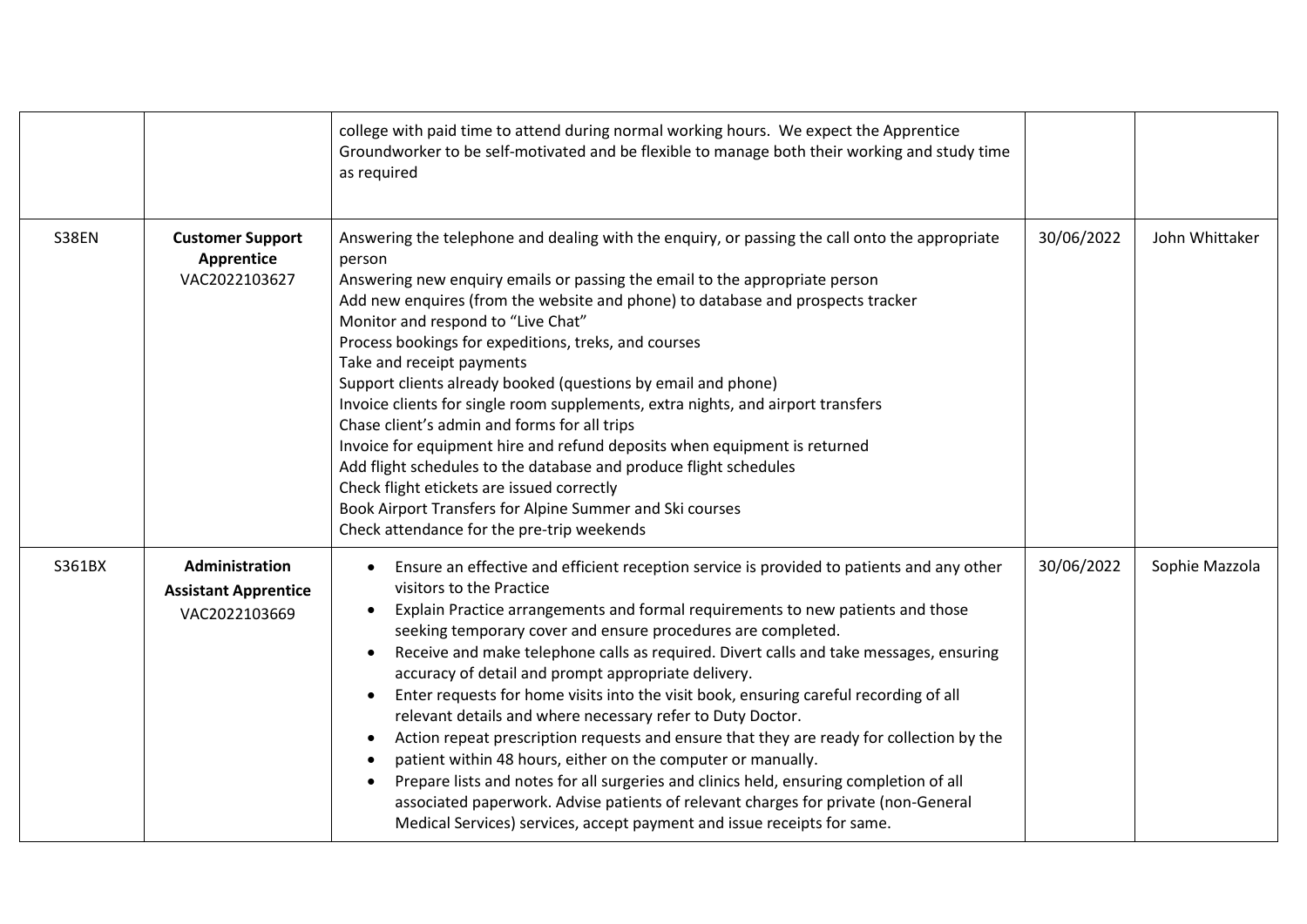|               |                                                            | Enter patient information on to the computer as required.<br>$\bullet$<br>Patient notes and correspondence, the practice is paper light:<br>Ensure up to date maintenance of filing system.<br>Ensure correspondence, reports, results etc are filed promptly and in the correct records,<br>ensuring that all recent correspondence is available when patients are seen.<br>Make and serve refreshments, ensure the kitchen is kept clean and tidy and air and tidy<br>the waiting room in turn with other staff. Ensure waiting areas and foyers both internally<br>and externally are free from litter. Check children's play area for safety and tidiness.<br>Ensure that all new patients are registered onto the computer system promptly and<br>$\bullet$<br>accurately                                                                                                                                                                                                                                                                                                                                                                                   |            |                    |
|---------------|------------------------------------------------------------|------------------------------------------------------------------------------------------------------------------------------------------------------------------------------------------------------------------------------------------------------------------------------------------------------------------------------------------------------------------------------------------------------------------------------------------------------------------------------------------------------------------------------------------------------------------------------------------------------------------------------------------------------------------------------------------------------------------------------------------------------------------------------------------------------------------------------------------------------------------------------------------------------------------------------------------------------------------------------------------------------------------------------------------------------------------------------------------------------------------------------------------------------------------|------------|--------------------|
| S94AE         | <b>Phone Technician</b><br>Apprenticeship<br>VAC2022103687 | <b>Basic Duties:</b><br>Initially to understand basic mobile phone and Apple iOS (Operating Systems) and their basic<br>functionality. To take "on the job" training, leaning how to recover data, diagnose software and<br>hardware issues to include functionality and to undertake fault diagnosis and repairs.<br><b>Specific Duties:</b><br>Fault Diagnosis, Part Replacement, Fine Soldering, Rewiring, Disassembly and Reassembly of<br>mobile phones, tablets, and Apple iOS products.<br>A genuine interest in mobile phones, tablets and Apple iOS products and the employer's business<br>sector, the willingness to learn, a good team player, trustworthy, flexible, reliable, a good<br>timekeeper, a good communicator, and a good team player.<br>Admin Work (Make sure all paperwork is up to Date)<br>Packing and processing orders (Make sure we hit daily deliveries)<br><b>Ordering supplies (Stock Control)</b><br>Counting and managing stock (Stock Control)<br>Listing items online (Selling products through multiple portals e.g., Amazon eBay Wish)<br>Talking to customers (customer Service, point of sale)<br>General shop duty's | 15/07/2022 | <b>Yves Orford</b> |
| <b>S9 3LS</b> | <b>Tram Conductor</b><br>VAC2022103671                     | Tram conductor role working with the public processing tickets and assisting with queries on the<br>tram network.                                                                                                                                                                                                                                                                                                                                                                                                                                                                                                                                                                                                                                                                                                                                                                                                                                                                                                                                                                                                                                                | 31/07/2022 | <b>Yves Orford</b> |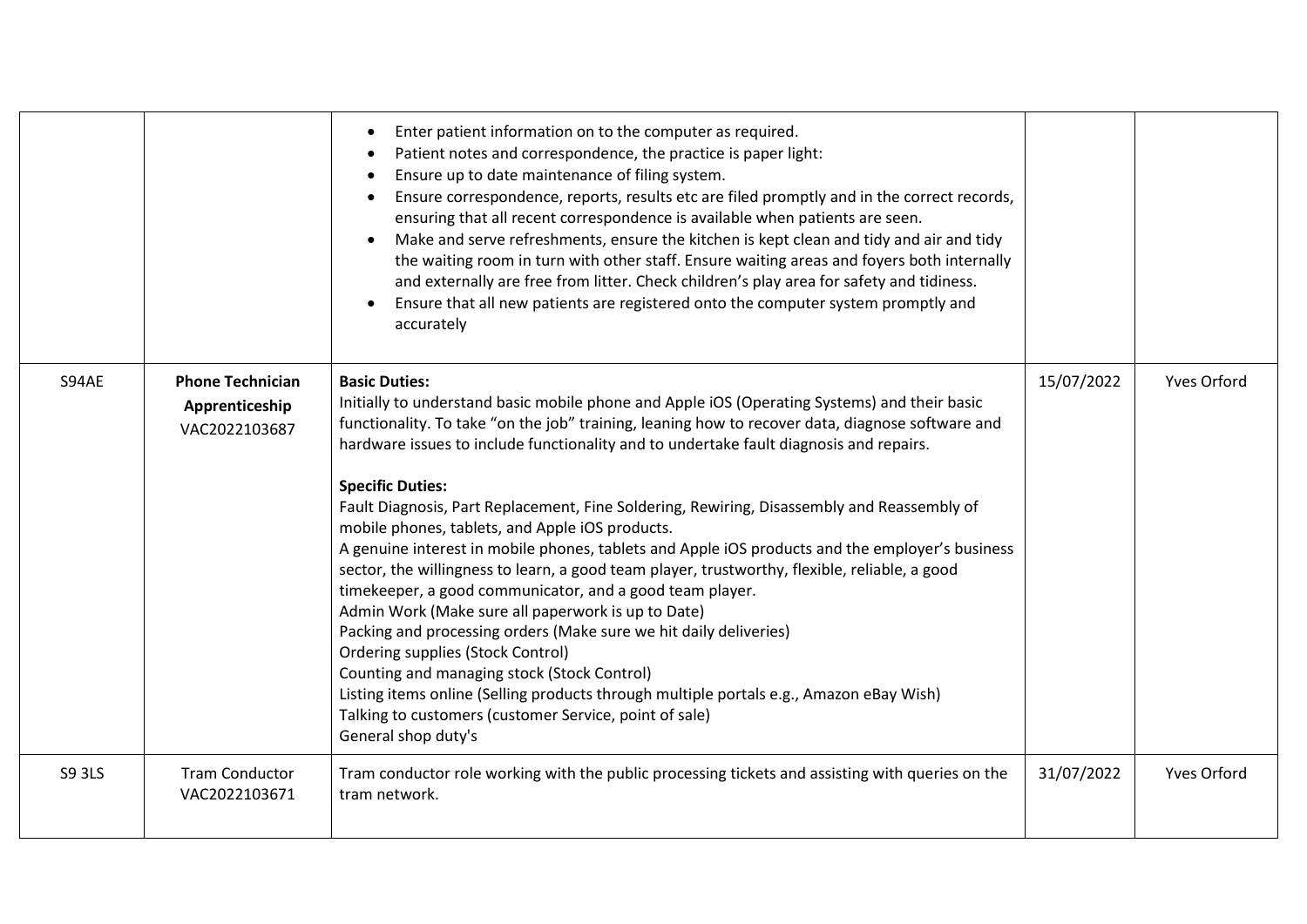|                |                                                                                                  | You will be working on the tram within the Sheffield Community collecting revenue, helping<br>customers, and representing the stagecoach and super tram brands<br>20 Opportunities - Application process includes an interview with a short, basic Maths<br>$\bullet$<br>and English test |            |  |
|----------------|--------------------------------------------------------------------------------------------------|-------------------------------------------------------------------------------------------------------------------------------------------------------------------------------------------------------------------------------------------------------------------------------------------|------------|--|
| <b>S417JD</b>  | <b>Engineering Fitter</b><br><b>Apprentice</b><br><b>VAC 57765</b>                               | Engineering apprenticeship course<br><b>Company: Multiplex Engineering</b><br>Apply online via: Apprenticeships   AMRC Training                                                                                                                                                           | 19/06/2022 |  |
| <b>S41 7JD</b> | <b>Engineering Fitter</b><br>Apprentice<br>VAC 57915                                             | Engineering apprenticeship course<br><b>Company: Multiplex Engineering</b><br>Apply online via: Apprenticeships   AMRC Training                                                                                                                                                           | 19/06/2022 |  |
| S9 1FZ         | <b>Fabricator</b><br>Apprentice<br><b>VAC 57984</b>                                              | Engineering Apprenticeship Course: Machinist advanced manufacturing Engineer<br>Company: PEM Stainless Ltd<br>Apply online via: Apprenticeships   AMRC Training                                                                                                                           | 19/06/2022 |  |
| <b>S63 OEW</b> | Fabricator/Welder<br><b>Apprentice</b><br>VAC 57902                                              | Engineering Apprenticeship Course: Metal Fabricator<br>Company: Balmoral tanks<br>Apply online via: Apprenticeships   AMRC Training                                                                                                                                                       | 19/06/2022 |  |
| <b>S4 8LU</b>  | <b>Fabricator</b><br>Apprentice<br>VAC 57949                                                     | Engineering Apprenticeship Course: Machinist advanced manufacturing Engineer<br>Company: Sheffield precision Medical Ltd<br>Apply online via: Apprenticeships   AMRC Training                                                                                                             | 19/06/2022 |  |
| WF93AP         | <b>Automation and control</b><br><b>Engineering technician</b><br>Apprentice<br><b>VAC 57889</b> | Higher Engineering Apprenticeship Course: Automation and control Engineering technician<br>Company: Tait brilliant stages<br>Apply online via: Apprenticeships   AMRC Training                                                                                                            | 27\06\2022 |  |
| S74 9TG        | <b>Plate Welder</b><br>Apprentice<br>VAC 57901                                                   | Engineering Apprenticeship Course: Plate Welder<br>Company: Niftylift Ltd<br>Apply online via: Apprenticeships   AMRC Training                                                                                                                                                            | 19/06/2022 |  |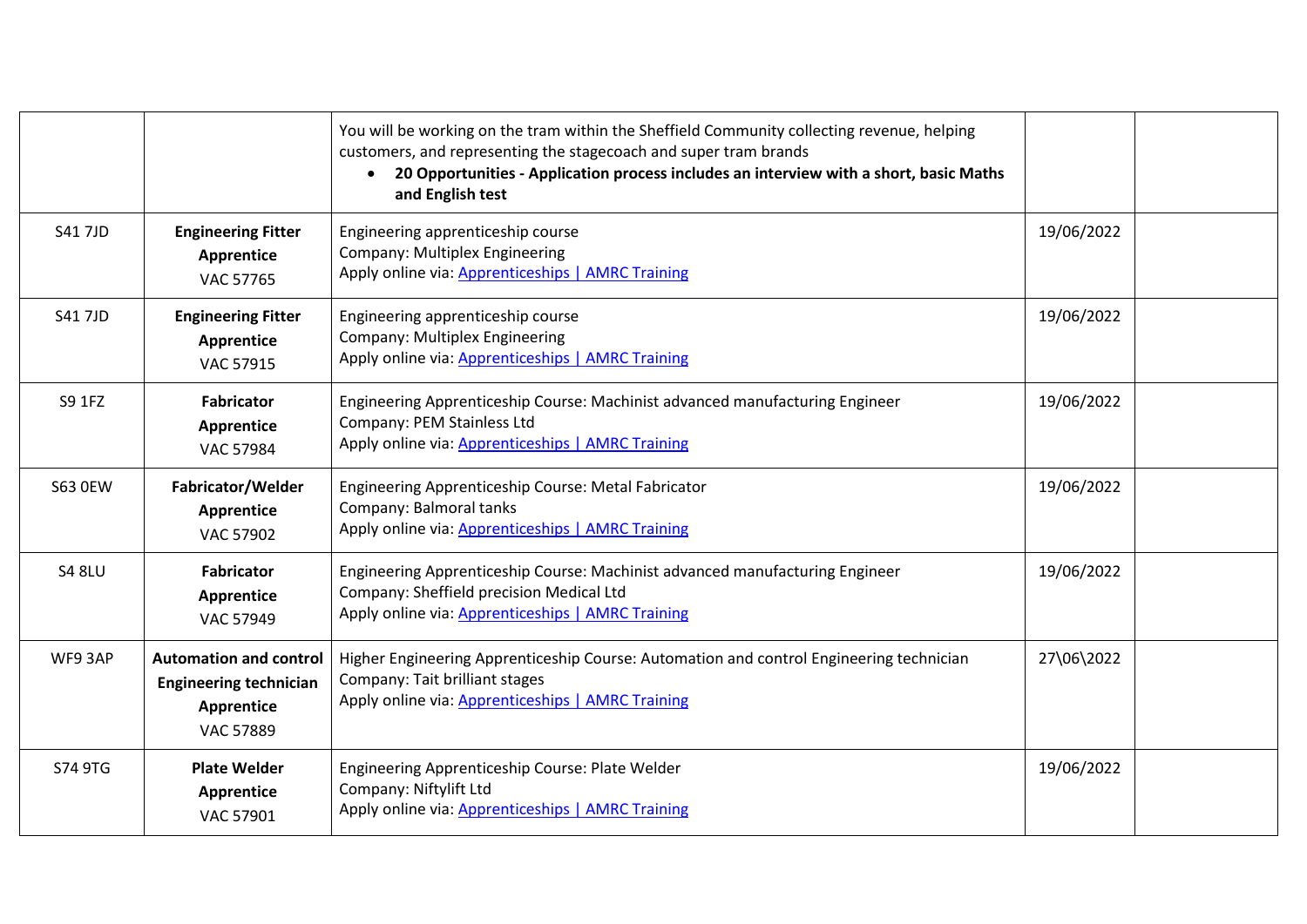| <b>S43 3YN</b> | <b>Plate Welder</b><br>Apprentice<br><b>VAC 57935</b>            | Engineering Apprenticeship Course: Plate Welder<br>Company: Fulwood Fabrications Limited<br>Apply online via: Apprenticeships   AMRC Training                     | 19/06/2022 |  |
|----------------|------------------------------------------------------------------|-------------------------------------------------------------------------------------------------------------------------------------------------------------------|------------|--|
| S41 9EY        | <b>Production Engineer</b><br>Apprentice<br>VAC 57912            | Engineering Apprenticeship Course: Mechatronics maintenance technician<br>Company: Trans-Tronic Ltd<br>Apply online via: Apprenticeships   AMRC Training          | 19/06/2022 |  |
| <b>S25 3QU</b> | <b>Production Operative</b><br>(welding) Apprentice<br>VAC 57939 | Engineering Apprenticeship Course: Metal Fabricator<br>Company: M R Machine Knives<br>Apply online via: Apprenticeships   AMRC Training                           | 19/06/2022 |  |
| <b>S64 8BH</b> | <b>Technical Support</b><br>Apprentice<br>VAC 57849              | <b>Engineering Apprenticeship Course: Technical Support Apprentice</b><br>Company: Gen-Fab Ltd<br>Apply online via: Apprenticeships   AMRC Training               | 19/06/2022 |  |
| S36 9QU        | <b>Maintenance Fitter</b><br>Apprentice<br>VAC 57913             | Engineering Apprenticeship Course: Mechatronic Maintenance technician<br>Company: James Durrans and sons Ltd<br>Apply online via: Apprenticeships   AMRC Training | 19/06/2022 |  |
| <b>S66 8HN</b> | Maintenance<br><b>Technician</b><br>Apprentice<br>VAC 57721      | Engineering Apprenticeship Course: Mechatronics Maintenance Technician<br>Company: Stanley Black and Decker<br>Apply online via: Apprenticeships   AMRC Training  | 19/06/2022 |  |
| <b>S18 2XJ</b> | <b>Manufacturing Engineer</b><br>Apprentice<br><b>VAC 57957</b>  | Engineering Apprenticeship Course: Machinist Advanced Manufacturing Engineer<br>Company: Armeg Ltd<br>Apply online via: Apprenticeships   AMRC Training           | 19/06/2022 |  |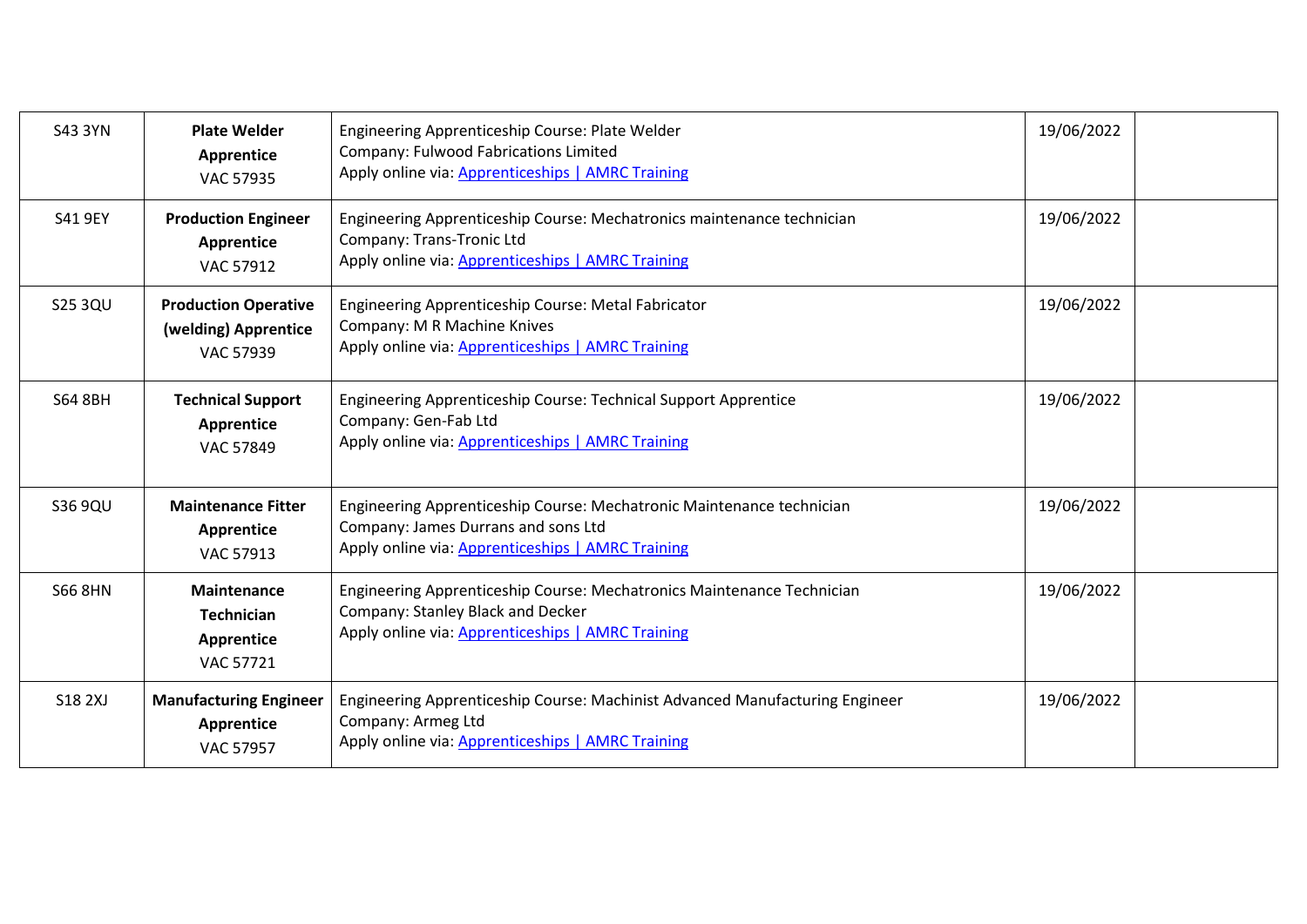| LS9 OPJ        | <b>Mechanical</b><br><b>Maintenance Fitter</b><br>Apprentice<br><b>VAC 57927</b> | Engineering Apprenticeship Course: Mechatronics Maintenance technician<br>Company: FCC Recycling UKL Ltd<br>Apply online via: Apprenticeships   AMRC Training            | 19/06/2022 |  |
|----------------|----------------------------------------------------------------------------------|--------------------------------------------------------------------------------------------------------------------------------------------------------------------------|------------|--|
| WF9 3AP        | <b>Mechanical technician</b><br><b>Apprentice</b><br><b>VAC 57897</b>            | Engineering Apprenticeship Course: Engineering Fitter<br><b>Company: Tait Brilliant Stages</b><br>Apply online via: Apprenticeships   AMRC Training                      | 19/06/2022 |  |
| <b>S9 1ZA</b>  | <b>Mechatronics</b><br>Apprentice<br><b>VAC 57958</b>                            | Engineering Apprenticeship Course: Mechatronics Maintenance Technician<br>Company: University of Sheffield AMRC IMG<br>Apply online via: Apprenticeships   AMRC Training | 19/06/2022 |  |
| <b>S35 2PH</b> | <b>Fabricator</b><br>Apprentice<br>VAC 57936                                     | Engineering Apprenticeship Course: Metal Fabricator<br><b>Company: Shepley Engineers</b><br>Apply online via: Apprenticeships   AMRC Training                            | 19/06/2022 |  |
| <b>S23 3FF</b> | Level 1 programme<br>Apprentice<br><b>VAC 57944</b>                              | Technical Support technician<br>Company: Advanced Engineering techniques Limited<br>Apply online via: Apprenticeships   AMRC Training                                    | 19/06/2022 |  |
| <b>S26 5PN</b> | <b>Machine Shop</b><br>Apprentice<br>VAC 57930                                   | Machinist Advanced Manufacturing Engineer<br>Company: Schaeffler UK Ltd<br>Apply online via: Apprenticeships   AMRC Training                                             | 19/06/2022 |  |
| S1 4JX         | <b>Machinist</b><br>Apprentice<br><b>VAC 57938</b>                               | Machinist Advanced Manufacturing Engineer<br>Company: Edward Pryor Ltd<br>Apply online via: Apprenticeships   AMRC Training                                              | 19/06/2022 |  |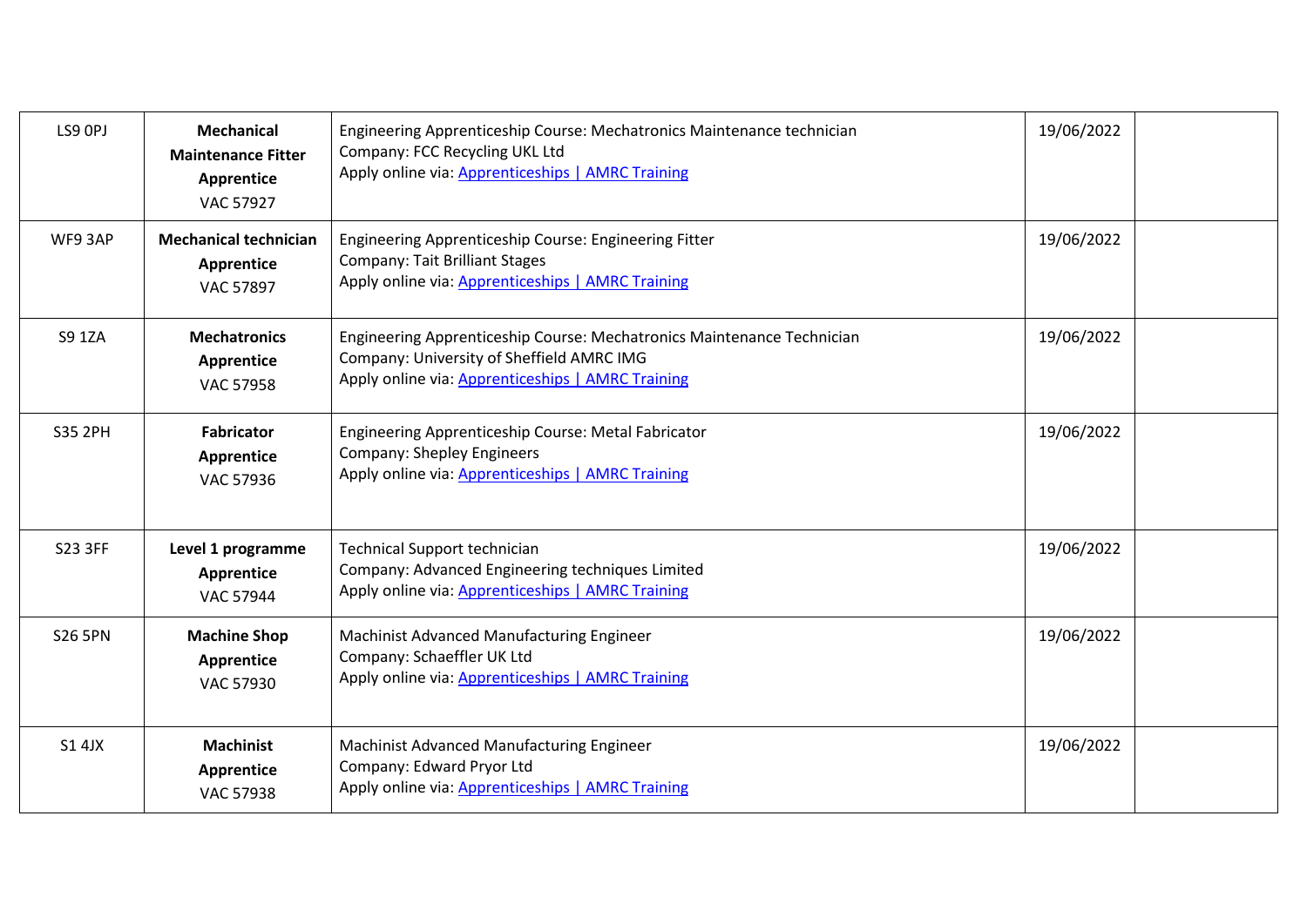| <b>DE4 2JB</b> | <b>Machinist Shop</b><br>Apprentice<br>VAC 57951                            | Machinist Advanced Manufacturing Engineer<br>Company: Forged Solutions Darley Dale<br>Apply online via: Apprenticeships   AMRC Training | 19/06/2022 |  |
|----------------|-----------------------------------------------------------------------------|-----------------------------------------------------------------------------------------------------------------------------------------|------------|--|
| <b>S9 2RW</b>  | <b>Machinist/Production</b><br><b>Fitter Apprentice</b><br><b>VAC 57950</b> | Machinist Advanced Manufacturing Engineer<br>Company: Sheffield Foragemasters<br>Apply online via: Apprenticeships   AMRC Training      | 19/06/2022 |  |
| WF93AP         | <b>Machinist</b><br>Apprentice<br><b>VAC 57884</b>                          | Machinist Advanced Manufacturing Engineer<br><b>Company: Tait Brilliant Stages</b><br>Apply online via: Apprenticeships   AMRC Training | 19/06/2022 |  |
| <b>DE4 2JB</b> | <b>Machinist Test House</b><br>Apprentice<br><b>VAC 57952</b>               | Machinist Advanced Manufacturing Engineer<br>Company: Forged Solutions Darley Dale<br>Apply online via: Apprenticeships   AMRC Training | 19/06/2022 |  |
| <b>S9 1HD</b>  | <b>CNC Machinist</b><br>Apprentice<br><b>VAC 57955</b>                      | Mechatronics Maintenance Technician<br>Company: Forged solutions Meadowhall<br>Apply online via: Apprenticeships   AMRC Training        | 19/06/2022 |  |
| <b>S47UR</b>   | <b>Tool Maker</b><br>Apprentice<br><b>VAC 57857</b>                         | <b>Engineering Apprenticeship Course: Toolmaker</b><br>Company: Ancon Leviat<br>Apply online via: Apprenticeships   AMRC Training       | 19/06/2022 |  |
| S9 4WG4        | <b>Engineering Apprentice</b><br><b>VAC 57880</b>                           | <b>Engineering fitter</b><br>Company: Arkote Ltd<br>Apply online via: Apprenticeships   AMRC Training                                   | 19/06/2022 |  |
| <b>S26 5PN</b> | <b>Maintenance</b><br>Apprentice<br>VAC 57956                               | Mechatronics maintenance Technician<br>Company: Schaeffler UK ltd<br>Apply online via: Apprenticeships   AMRC Training                  | 19/06/2022 |  |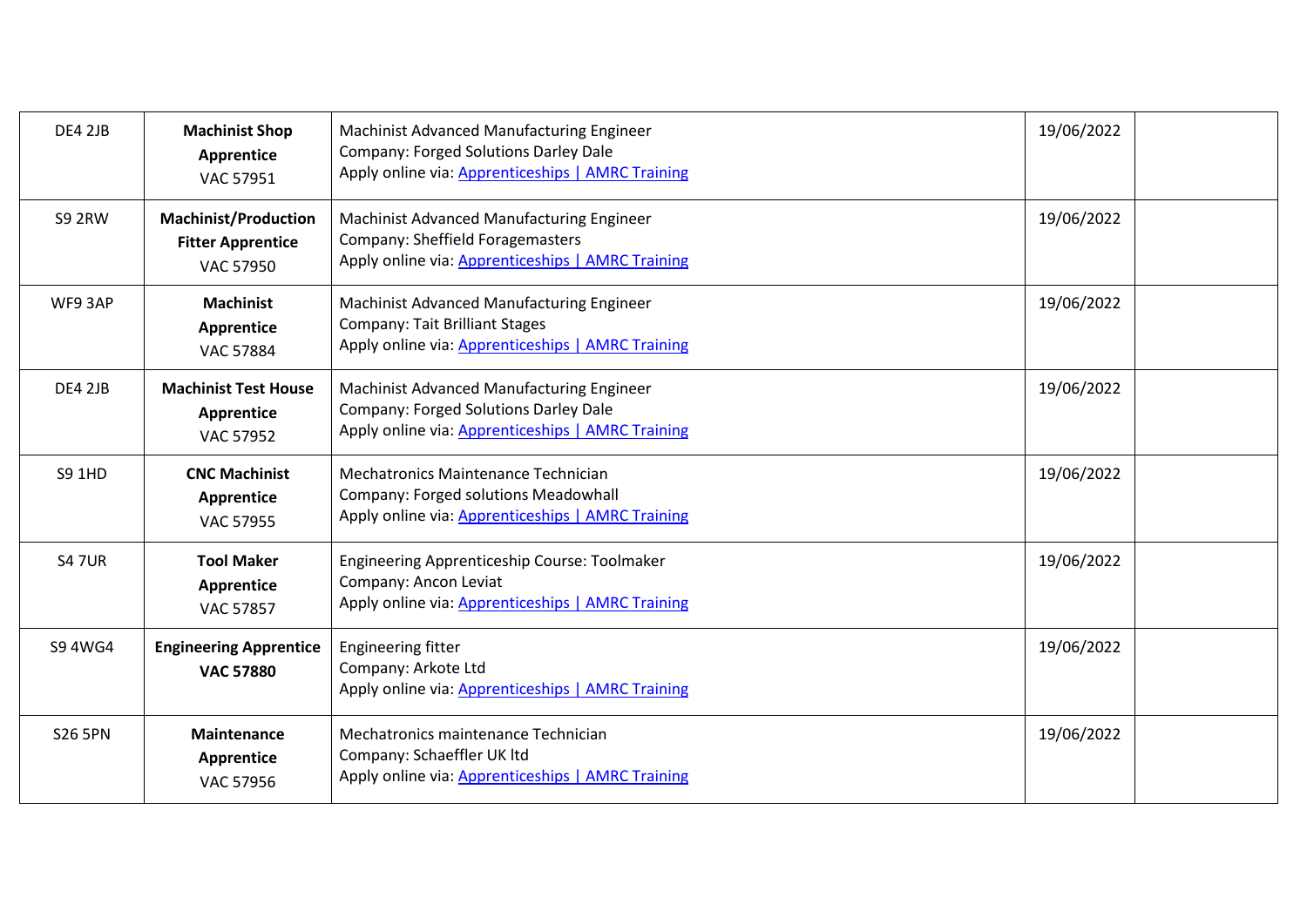| S60 5 WG       | <b>Apprentice Foundry</b><br><b>Engineer</b><br><b>VAC 57905</b>                 | <b>Technical support Technician</b><br>Company: Castings Technology International Itd<br>Apply online via: Apprenticeships   AMRC Training | 19/06/2022 |  |
|----------------|----------------------------------------------------------------------------------|--------------------------------------------------------------------------------------------------------------------------------------------|------------|--|
| S91DZ          | <b>Assembly Maintenance</b><br><b>Engineer</b><br><b>VAC 57925</b>               | <b>Engineering Fitter</b><br>Company: ITM Power<br>Apply online via: Apprenticeships   AMRC Training                                       | 19/06/2022 |  |
| <b>S60 5WG</b> | <b>Metrology Engineer</b><br>Apprentice<br><b>VAC 57904</b>                      | <b>Technical Support Technician</b><br>Company: Castings Technology International Ltd<br>Apply online via: Apprenticeships   AMRC Training | 19/06/2022 |  |
| S9 1DZ         | <b>Mechanical</b><br><b>Maintenance Fitter</b><br>Apprentice<br><b>VAC 57928</b> | Mechatronics Maintenance Technician<br>Company: ITM Power<br>Apply online via: Apprenticeships   AMRC Training                             | 19/06/2022 |  |
| S9 1DZ         | <b>Assembly Technician</b><br>(Mech)<br>Apprentice<br>VAC 57926                  | Mechatronics Maintenance Technician<br>Company: ITM Power<br>Apply online via: Apprenticeships   AMRC Training                             | 19/06/2022 |  |
| <b>S47UR</b>   | Fabricator/Welder<br>Apprentice<br><b>VAC NA</b>                                 | Machinist advanced manufacturing technician<br>Company: Ancon Leviat<br>Apply online via: Apprenticeships   AMRC Training                  | 19/06/2022 |  |
| <b>S9 1HD</b>  | <b>CNC Machinist</b><br>Apprentice<br><b>VAC 57954</b>                           | Machinist Advanced Manufacturing Engineer<br>Company: Forged Solutions Meadowhall<br>Apply online via: Apprenticeships   AMRC Training     | 19/06/2022 |  |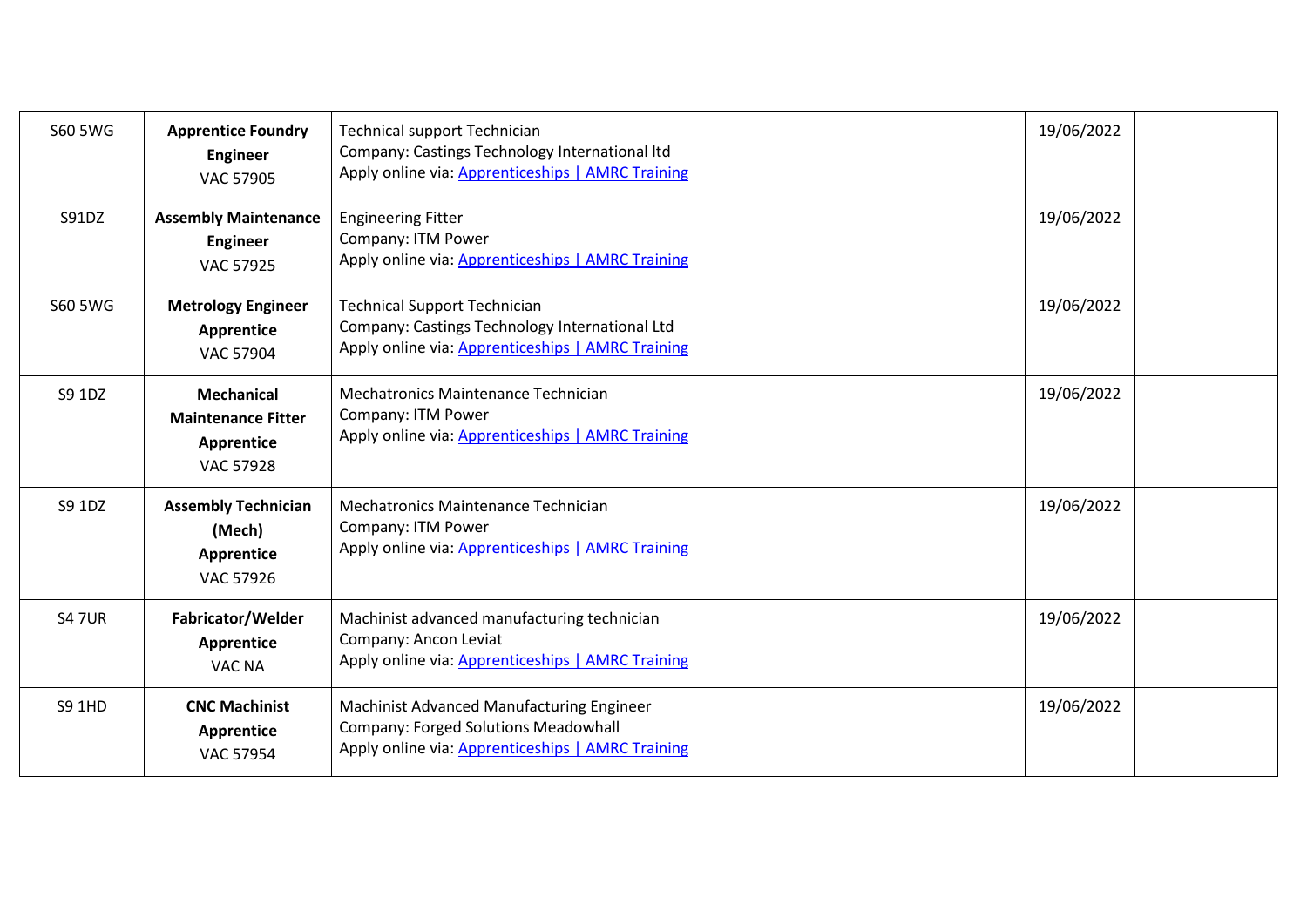| S73 0BS        | <b>CNC</b><br>programmer/process<br>technician Apprentice<br><b>VAC 57888</b> | Machinist Advanced manufacturing technician<br>Company: Naylor Industries Ltd<br>Apply online via: Apprenticeships   AMRC Training | 19/06/2022 |  |
|----------------|-------------------------------------------------------------------------------|------------------------------------------------------------------------------------------------------------------------------------|------------|--|
| <b>S9 1HW</b>  | <b>Crankshaft Grinders</b><br>Apprentice<br>VAC 57942                         | Machinist Advanced manufacturing technician<br>Company: Bifrangi UK Ltd<br>Apply online via: Apprenticeships   AMRC Training       | 19/06/2022 |  |
| <b>S75 4AD</b> | <b>Electrical maintenance</b><br>drainage Apprentice<br><b>VAC 57890</b>      | Mechatronics Maintenance Technician<br>Company: Naylor Drainage Ltd<br>Apply online via: Apprenticeships   AMRC Training           | 19/06/2022 |  |
| <b>S9 2RQ</b>  | <b>Engineering</b><br>Apprentice<br>VAC 57946                                 | Machinist Advanced manufacturing Engineer<br>Company: Maher Ltd<br>Apply online via: Apprenticeships   AMRC Training               | 19/06/2022 |  |
| <b>S41 7JD</b> | <b>Engineering Fitter</b><br><b>Apprentice</b><br>VAC 57765                   | <b>Engineering Fitter</b><br><b>Company: Multiplex Engineering</b><br>Apply online via: Apprenticeships   AMRC Training            | 19/06/2022 |  |
| <b>S41 7JD</b> | <b>Engineering Fitter</b><br>Apprentice<br>VAC 57915                          | <b>Engineering Fitter</b><br>Company: Multiplex Engineering Ltd<br>Apply online via: Apprenticeships   AMRC Training               | 19/06/2022 |  |
| S9 1FZ         | <b>Fabricator</b><br>Apprentice<br><b>VAC 57948</b>                           | Machinist Advanced Manufacturing Engineer<br>Company: PEM Stainless Ltd<br>Apply online via: Apprenticeships   AMRC Training       | 19/06/2022 |  |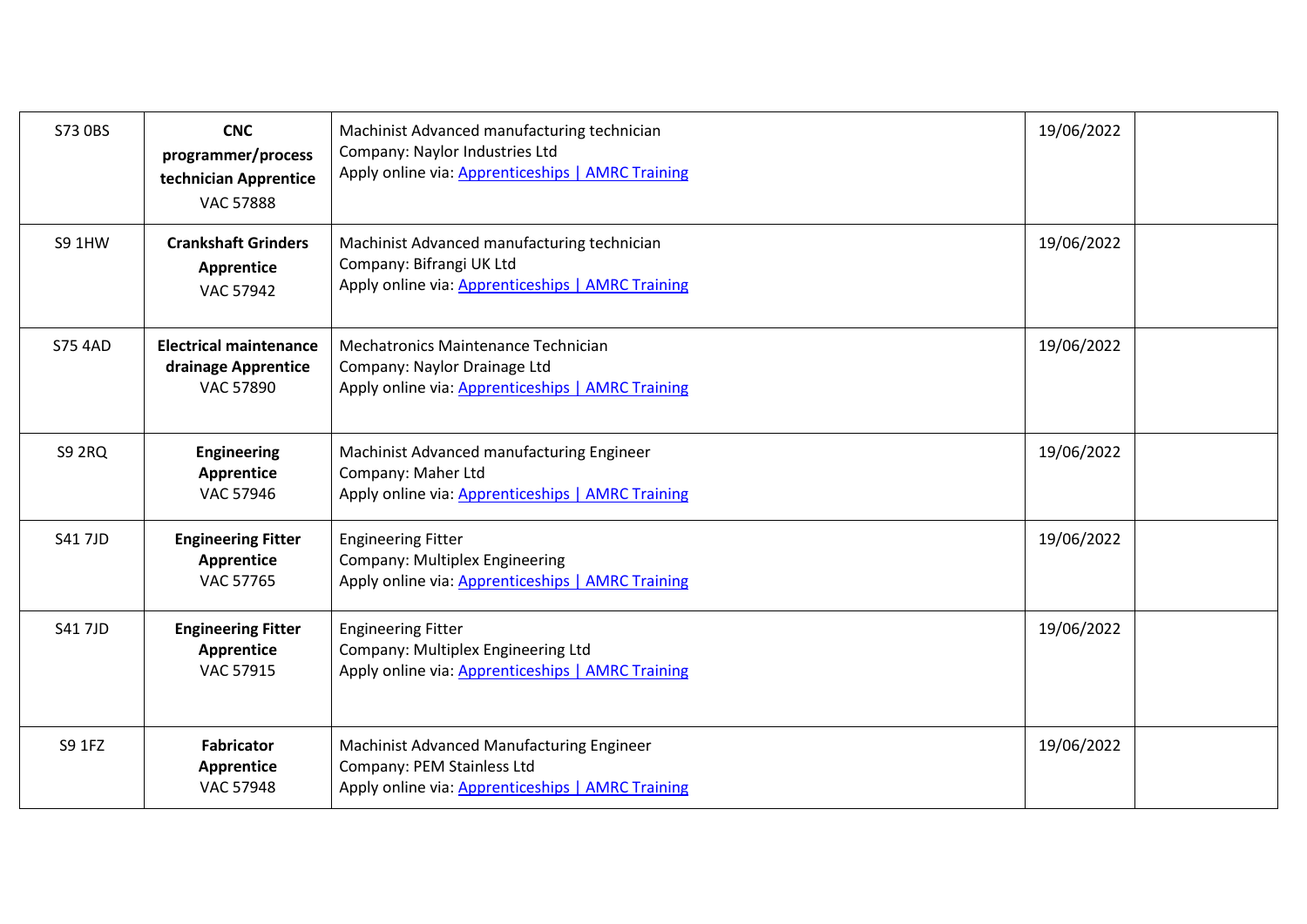| <b>S63 OEW</b> | Fabricator/Welder<br>Apprentice<br><b>VAC 57902</b>                                         | <b>Metal Fabricator</b><br>Company: Balmoral Tanks<br>Apply online via: Apprenticeships   AMRC Training                                                          | 19/06/2022 |                   |
|----------------|---------------------------------------------------------------------------------------------|------------------------------------------------------------------------------------------------------------------------------------------------------------------|------------|-------------------|
| <b>S4 8LU</b>  | <b>Fabricator</b><br>Apprentice<br>VAC 57949                                                | Machinist Advanced Manufacturing Engineer<br>Company: Sheffield precision Medical Ltd<br>Apply online via: Apprenticeships   AMRC Training                       | 19/06/2022 |                   |
| WF9 3AP        | <b>Automation &amp; control</b><br>engineering technician<br>Apprentice<br><b>VAC 57889</b> | Automation and control engineering technician<br><b>Company: Tait Brilliant Stages</b><br>Apply online via: Apprenticeships   AMRC Training                      | 19/06/2022 |                   |
| S60 1RF        | <b>Administration Assistant</b><br>Apprentice                                               | The Elevator Company<br>https://thesourceacademy.co.uk/vacancy?Category=Customer%2520Service&Advert=y9stlKrgX8<br>LX3uTgqrFvQg%3D%3D&Category=Customer%20Service |            | <b>The Source</b> |
| <b>S3 9QY</b>  | <b>Digital Marketing</b><br><b>Assistant Apprentice</b>                                     | <b>Bang Tidy</b><br>https://thesourceacademy.co.uk/vacancy?Category=IT%2520%2F%2520CDI&Advert=ClXRLKolbU<br>zX3uTgqrFvQg%3D%3D&Category=IT%20%2F%20CDI           |            | <b>The Source</b> |
| <b>S47UR</b>   | <b>Support Assistant</b><br>Apprentice                                                      | Asset Go Solutions Ltd<br>https://thesourceacademy.co.uk/vacancy?Category=Admin&Advert=0h2ULG93NLTX3uTgqrFvQg<br>%3D%3D&Category=Admin                           |            | <b>The Source</b> |
| <b>S3 9PT</b>  | <b>Business Administration</b><br>Apprentice                                                | S4S (UK) Limited<br>https://thesourceacademy.co.uk/vacancy?Category=Admin&Advert=H%2FTuLHhAWkDX3uTggrF<br>vQg%3D%3D&Category=Admin                               |            | <b>The Source</b> |
| <b>S4 7UR</b>  | <b>Business Administration</b><br><b>Assistant Apprentice</b>                               | <b>Baldwin &amp; Francis Ltd</b><br>https://thesourceacademy.co.uk/vacancy?Category=Admin&Advert=8BtGb5u2AdjX3uTgqrFvQg<br>%3D%3D&Category=Admin                 |            | <b>The Source</b> |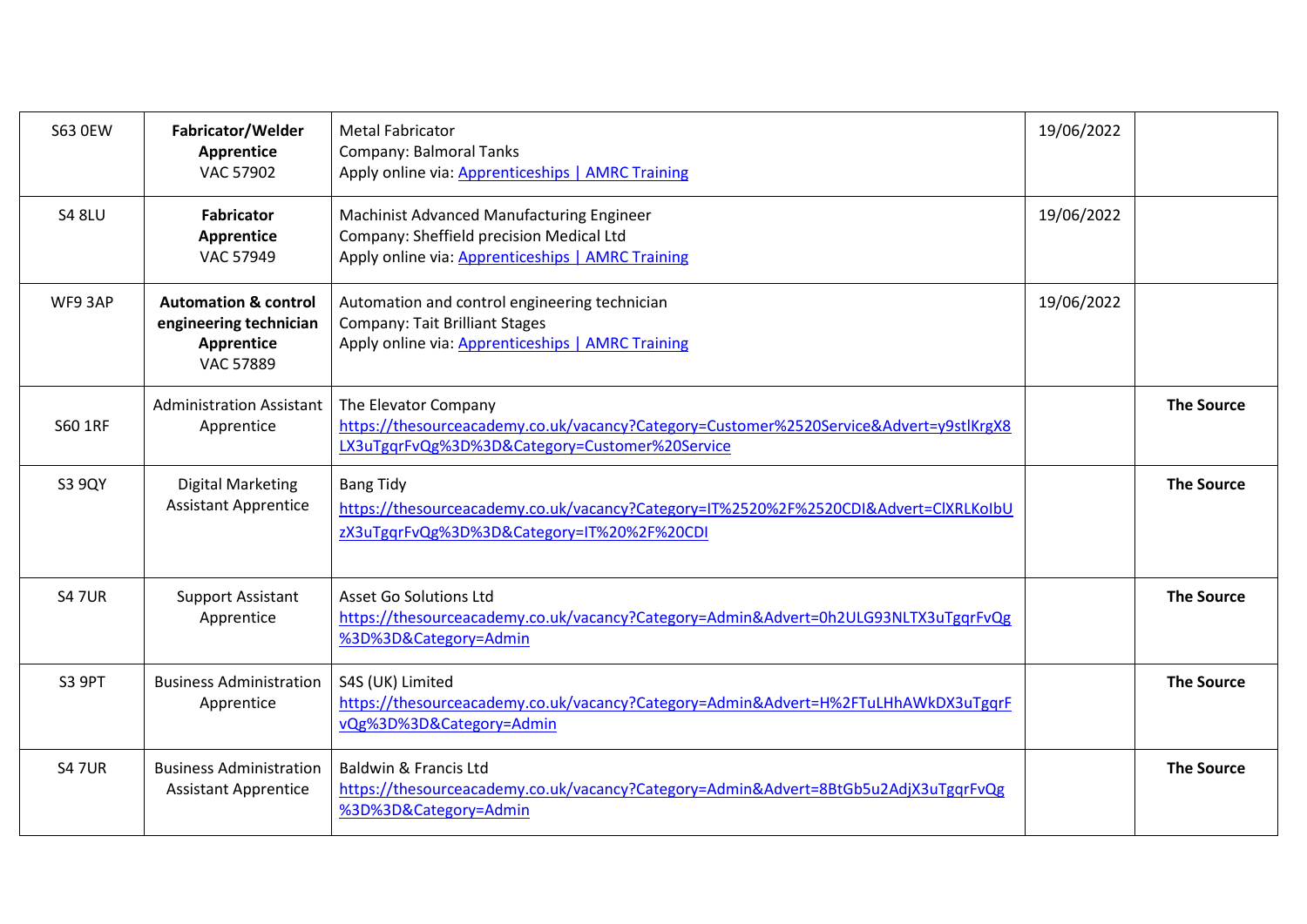| <b>S4 7UR</b>  | Project Assistant<br>Apprentice                                        | Baldwin & Francis Ltd<br>https://thesourceacademy.co.uk/vacancy?Category=Admin&Advert=wkupTrjoLoPX3uTgqrFvQg%<br>3D%3D&Category=Admin                                                            | <b>The Source</b> |
|----------------|------------------------------------------------------------------------|--------------------------------------------------------------------------------------------------------------------------------------------------------------------------------------------------|-------------------|
| <b>S36 2AA</b> | <b>Business Administration</b><br>Apprentice                           | <b>Bardon Environmental Ltd</b><br>https://thesourceacademy.co.uk/vacancy?Category=Admin&Advert=8mX92bnU34XX3uTgqrFvQg<br>%3D%3D&Category=Admin                                                  | <b>The Source</b> |
| <b>S9 5DF</b>  | <b>Trainee Parts Advisor</b><br>Apprentice                             | <b>Bullseye SuperFactors Ltd</b><br>https://thesourceacademy.co.uk/vacancy?Category=Stockroom%2520%2F%2520Warehouse&Ad<br>vert=qdDdIuYomqbX3uTgqrFvQg%3D%3D&Category=Stockroom%20%2F%20Warehouse | <b>The Source</b> |
| DN5 9SH        | <b>Trainee Parts Advisor</b><br>Apprentice                             | <b>Bullseye SuperFactors Ltd</b><br>https://thesourceacademy.co.uk/vacancy?Category=Other&Advert=BlRGt16zCj%2FX3uTgqrFvQg<br>%3D%3D&Category=Other                                               | <b>The Source</b> |
| <b>S63 5DB</b> | <b>Apprentice Utility</b><br><b>Connections Project</b><br>Coordinator | Business Energy Direct (UK) Ltd<br>https://thesourceacademy.co.uk/vacancy?Category=Customer%2520Service&Advert=0ueV4LjSz<br>VrX3uTgqrFvQg%3D%3D&Category=Customer%20Service                      | <b>The Source</b> |
| <b>S1 2EX</b>  | Candidate Care<br><b>Consultant Apprentice</b>                         | <b>CER Education Recruitment</b><br>https://thesourceacademy.co.uk/vacancy?Category=Admin&Advert=U7gWSQQvkPDX3uTgqrFvQ<br>g%3D%3D&Category=Admin                                                 | <b>The Source</b> |
| S65 1DA        | <b>Apprentice Receptionist</b>                                         | <b>Clifton Medical</b><br>https://thesourceacademy.co.uk/vacancy?Category=Customer%2520Service&Advert=KgncAn7jA<br>SzX3uTgqrFvQg%3D%3D&Category=Customer%20Service                               | <b>The Source</b> |
| <b>S66 9AQ</b> | <b>Retail &amp; Marketing</b><br>Apprentice                            | Distex Limited Retail and Marketing Apprentice   The Source Skills Academy<br>(thesourceacademy.co.uk)                                                                                           | <b>The Source</b> |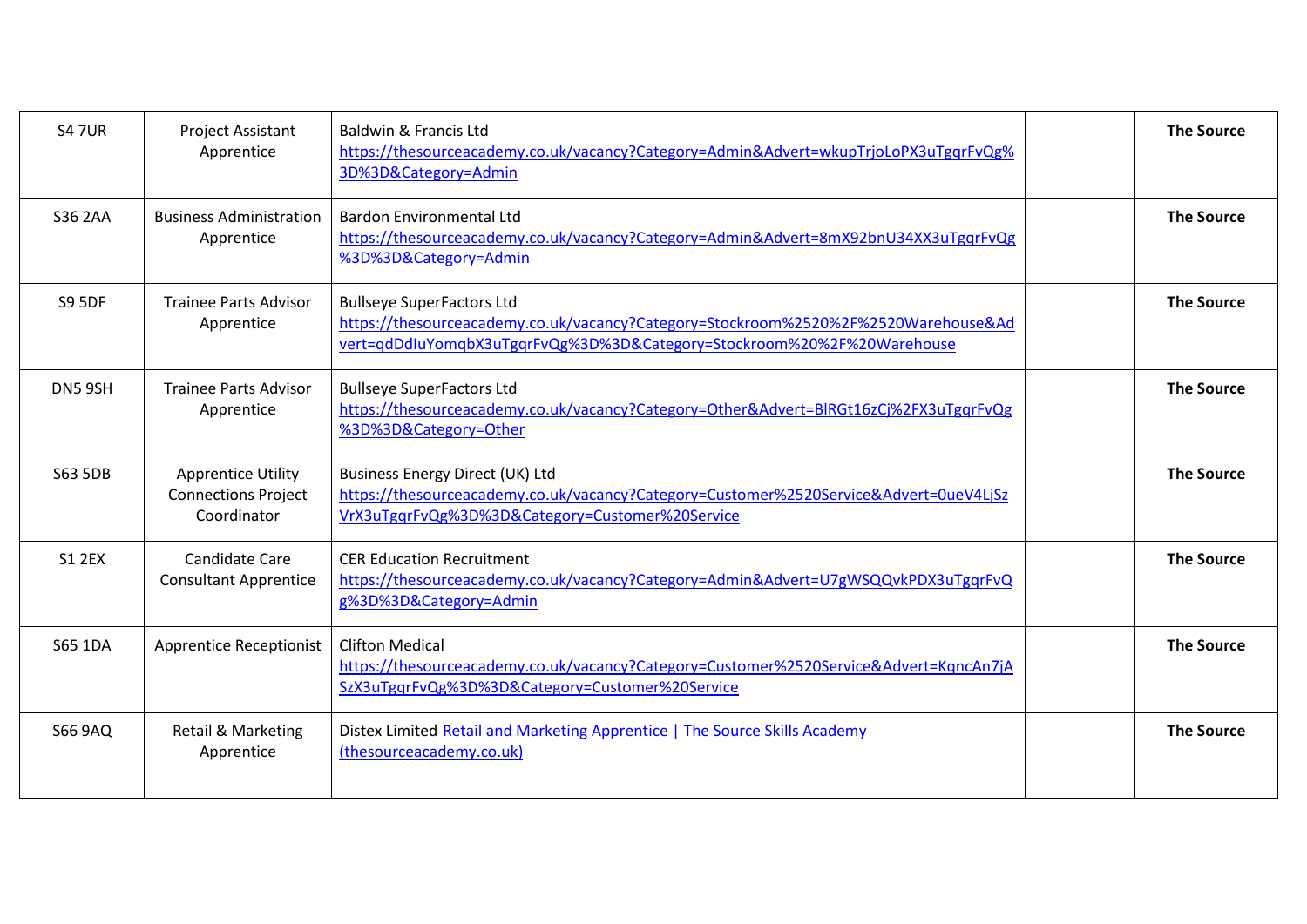| <b>S2 5FX</b>   | <b>Medical Receptionist</b><br>Apprentice               | <b>Dovercourt Surgery</b><br>https://thesourceacademy.co.uk/vacancy?Category=Admin&Advert=055u1k6ld4DX3uTgqrFvQg%<br>3D%3D&Category=Admin                                                               | <b>The Source</b> |
|-----------------|---------------------------------------------------------|---------------------------------------------------------------------------------------------------------------------------------------------------------------------------------------------------------|-------------------|
| S60 1DX         | <b>Business Administration</b><br>Apprentice            | DuoCall Communications Ltd Business Administration Apprentice   The Source Skills Academy<br>(thesourceacademy.co.uk)                                                                                   | <b>The Source</b> |
| S61 2DU         | Service Administrator<br>Apprentice                     | E Lloyd & Son Ltd (trading as Lloyd Catering<br>Equipment)https://thesourceacademy.co.uk/vacancy?Category=Customer%2520Service&Advert<br>=7X8HiixnDW%2FX3uTgqrFvQg%3D%3D&Category=Customer%20Service    | <b>The Source</b> |
| <b>S9 3WU</b>   | Trade Supplier /<br><b>Warehouse Apprentice</b>         | <b>Electrical Wholesale Sheffield</b><br>https://thesourceacademy.co.uk/vacancy?Category=Stockroom%2520%2F%2520Warehouse&Ad<br>vert=VpNZ98y26%2BrX3uTgqrFvQg%3D%3D&Category=Stockroom%20%2F%20Warehouse | <b>The Source</b> |
| <b>LS15 OBF</b> | <b>Customer Services</b><br><b>Assistant Apprentice</b> | Galaxy Insulation<br>https://thesourceacademy.co.uk/vacancy?Category=Customer%2520Service&Advert=oRJZ6u7fsa<br>%2FX3uTgqrFvQg%3D%3D&Category=Customer%20Service                                         | <b>The Source</b> |
| <b>LS15 OBF</b> | Warehouse Assistant<br>Apprentice                       | <b>Galaxy Insulation</b><br>https://thesourceacademy.co.uk/vacancy?Category=Stockroom%2520%2F%2520Warehouse&Ad<br>vert=8L8lLau8o77X3uTgqrFvQg%3D%3D&Category=Stockroom%20%2F%20Warehouse                | <b>The Source</b> |
| <b>S3 8BX</b>   | <b>Business Support</b>                                 | <b>Gravitate Digital Accounting Ltd</b><br>https://thesourceacademy.co.uk/vacancy?Category=Admin&Advert=%2FxzKqtIF87LX3uTgqrFvQg<br>%3D%3D&Category=Admin                                               | <b>The Source</b> |
| S60 5HZ         | Sales & Business<br>Administration<br>Apprentice        | Grayson (GB) Limited Sales & Business Administration Apprentice   The Source Skills Academy<br>(thesourceacademy.co.uk)                                                                                 | <b>The Source</b> |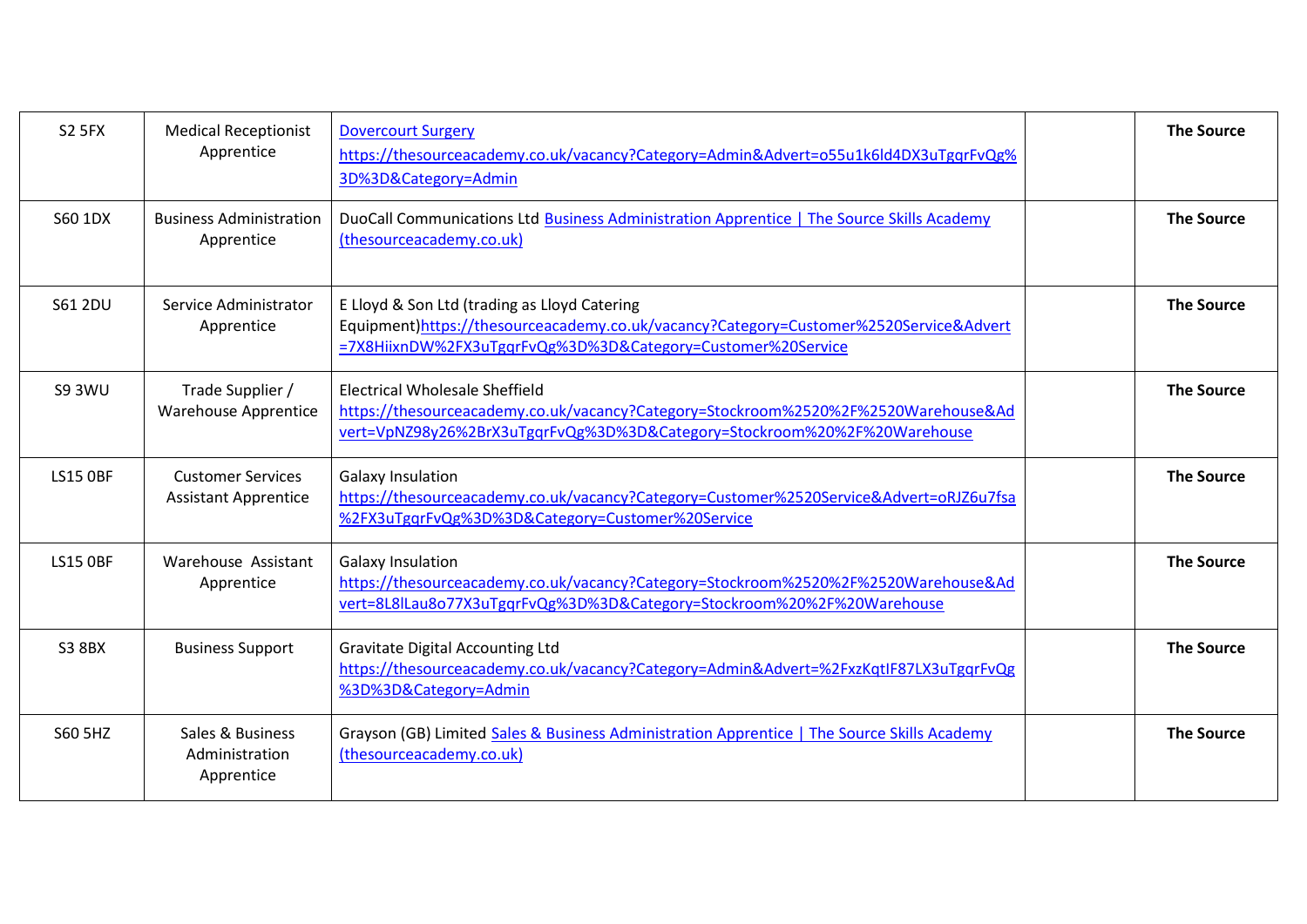| S9 1TG         | <b>Resource Coordinator</b>                                   | <b>Highlander Computing Solutions Ltd</b><br>https://thesourceacademy.co.uk/vacancy?Category=Admin&Advert=stddeIZA4pTX3uTgqrFvQg%<br>3D%3D&Category=Admin                                | <b>The Source</b> |
|----------------|---------------------------------------------------------------|------------------------------------------------------------------------------------------------------------------------------------------------------------------------------------------|-------------------|
| S9 1TG         | Administration &<br><b>Finance Apprentice</b>                 | <b>Highlander Computing Solutions Ltd</b><br>https://thesourceacademy.co.uk/vacancy?Category=Customer%2520Service&Advert=7srLBzJOO<br>3jX3uTgqrFvQg%3D%3D&Category=Customer%20Service    | <b>The Source</b> |
| <b>S9 5JF</b>  | Freight Operator/Office<br>Administrator<br>Apprentice        | <b>IDB Freight Limited</b><br>https://thesourceacademy.co.uk/vacancy?Category=Admin&Advert=FXXKOjOnu1%2FX3uTgqrFv<br>Qg%3D%3D&Category=Admin                                             | <b>The Source</b> |
| S9 1DZ         | <b>Business Administration</b><br>Apprentice                  | ITM Power (Trading) Ltd<br>https://thesourceacademy.co.uk/vacancy?Category=Admin&Advert=9f3tlmi1turX3uTgqrFvQg%3<br>D%3D&Category=Admin                                                  | <b>The Source</b> |
| <b>S65 3SH</b> | <b>Warehouse Apprentice</b>                                   | Kite Packaging Limited<br>https://thesourceacademy.co.uk/vacancy?Category=Stockroom%2520%2F%2520Warehouse&Ad<br>vert=u3hhPZ2tFvvX3uTgqrFvQg%3D%3D&Category=Stockroom%20%2F%20Warehouse   | <b>The Source</b> |
| S60 1DX        | Warehouse and<br>Disptach Apprentice                          | Marsden Weighing Machine Group Limited Warehouse and Dispatch Apprentice   The Source<br>Skills Academy (thesourceacademy.co.uk)                                                         | <b>The Source</b> |
| <b>S1 2BX</b>  | <b>Customer Service &amp;</b><br>Adminsitration<br>Apprentice | Me and My Builder Ltd T/A Milestone Builders<br>https://thesourceacademy.co.uk/vacancy?Category=Customer%2520Service&Advert=X0UwdoFs<br>5anX3uTgqrFvQg%3D%3D&Category=Customer%20Service | <b>The Source</b> |
| S35 9ZX        | Apprentice<br>Administrator                                   | <b>MLAS</b><br>https://thesourceacademy.co.uk/vacancy?Category=Admin&Advert=fO4ZGu00f97X3uTgqrFvQg<br>%3D%3D&Category=Admin                                                              | <b>The Source</b> |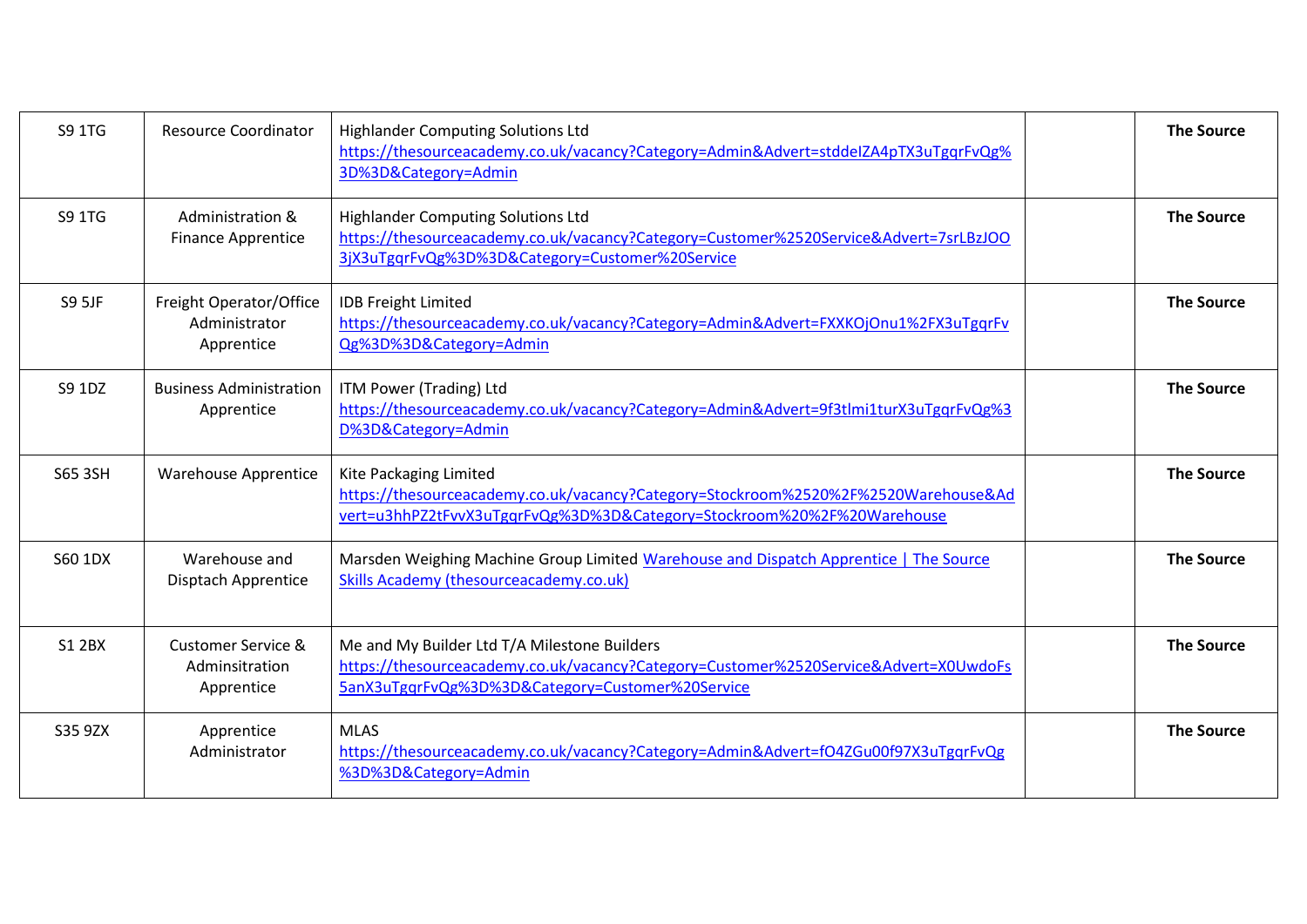| S9 4WQ / S2<br>5QX | Sales Administrator<br>Apprentice                                             | Nest.co.uk Ltd Sales Administrator Apprentice   The Source Skills Academy<br>(thesourceacademy.co.uk)                                                                                     | <b>The Source</b> |
|--------------------|-------------------------------------------------------------------------------|-------------------------------------------------------------------------------------------------------------------------------------------------------------------------------------------|-------------------|
| S10 3BT            | <b>Apprentice Receptionist</b>                                                | Notre Dame High School<br>https://thesourceacademy.co.uk/vacancy?Category=Customer%2520Service&Advert=FxqTvvGys<br>DnX3uTgqrFvQg%3D%3D&Category=Customer%20Service                        | <b>The Source</b> |
| <b>S11 7ED</b>     | <b>Customer Service &amp;</b><br><b>Business Administrator</b><br>Apprentice  | <b>Optimum Commercial Solutions Limited</b><br>https://thesourceacademy.co.uk/vacancy?Category=Customer%2520Service&Advert=qGv1S1%2<br>BUhULX3uTgqrFvQg%3D%3D&Category=Customer%20Service | <b>The Source</b> |
| <b>S66 7QR</b>     | <b>Customer Service &amp;</b><br><b>Business Administration</b><br>Apprentice | Response Vehicle Lighting LTD<br>https://thesourceacademy.co.uk/vacancy?Category=Admin&Advert=Goa13FETM2jX3uTgqrFvQg<br>%3D%3D&Category=Admin                                             | <b>The Source</b> |
| S62 6EF            | Office Administration &<br><b>Customer Service</b><br>Apprentice              | <b>Ron Hull Junior Limited</b><br>https://thesourceacademy.co.uk/vacancy?Category=Admin&Advert=kMhYHt4QIOXX3uTgqrFvQg<br>%3D%3D&Category=Admin                                            | <b>The Source</b> |
| S62 6EF            | Weighbridge Operator<br>& Customer Service<br>Apprentice                      | <b>Ron Hull Junior Limited</b><br>https://thesourceacademy.co.uk/vacancy?Category=Admin&Advert=M6UWQvel9qbX3uTgqrFvQ<br>g%3D%3D&Category=Admin                                            | <b>The Source</b> |
| S35 1QP            | <b>Apprentice Sales</b><br>Coordinator                                        | <b>Samuel Grant</b><br>https://thesourceacademy.co.uk/vacancy?Category=Customer%2520Service&Advert=bWidWJhe<br>YnfX3uTggrFvQg%3D%3D&Category=Customer%20Service                           | <b>The Source</b> |
| <b>S9 4WQ</b>      | <b>Customer Service</b><br><b>Practitioner Level 2</b><br>Standard            | Wedo Business Services Ltd<br>https://thesourceacademy.co.uk/vacancy?Category=Customer%2520Service&Advert=5KXJZ99KA<br>zHX3uTgqrFvQg%3D%3D&Category=Customer%20Service                    | <b>The Source</b> |